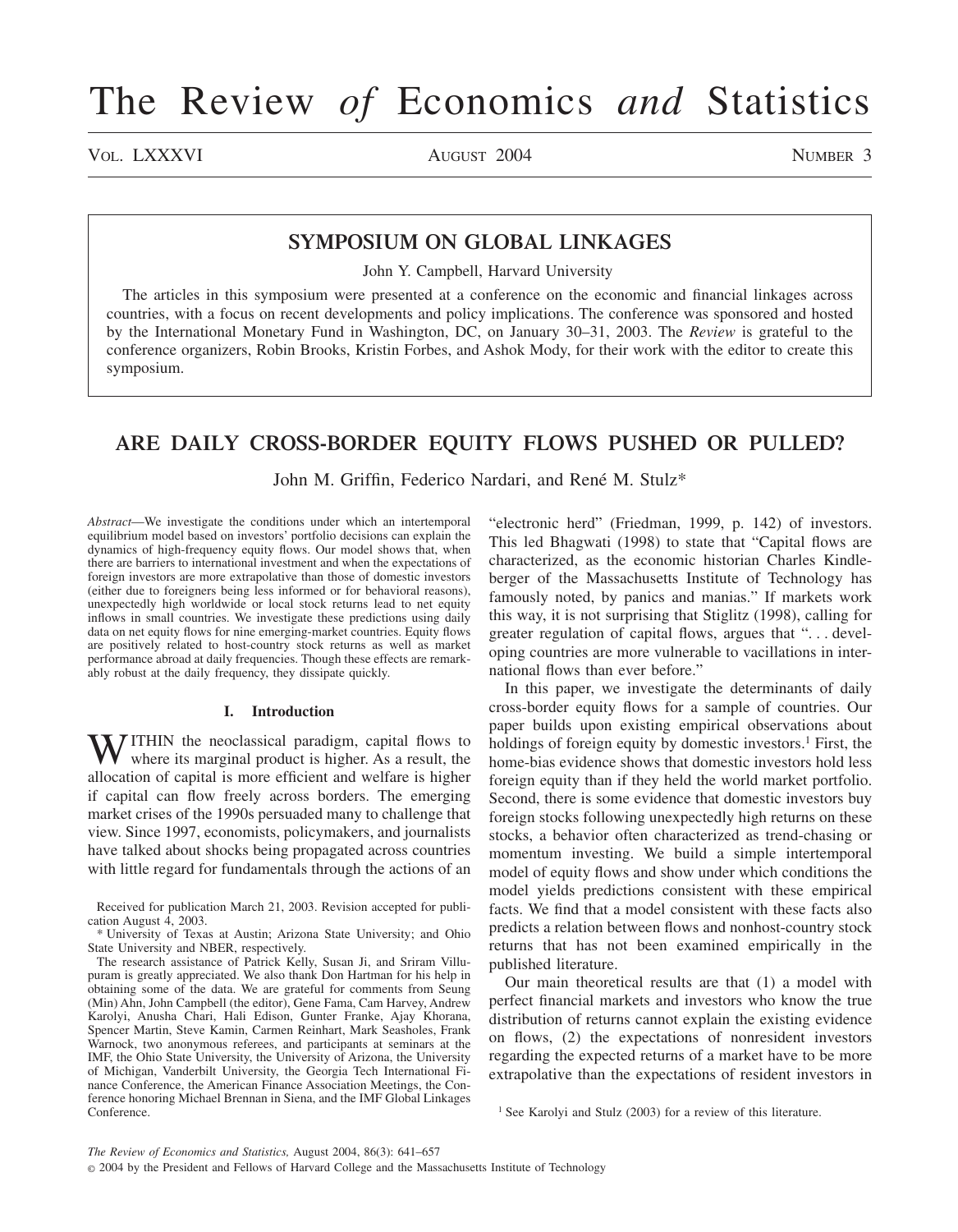order to explain the evidence that unexpectedly high stock returns in a country, say Thailand, attract equity flows toward that country, and (3) in a model where there is a home bias and extrapolative expectations, net equity flows toward small countries such as Thailand increase with unexpectedly high worldwide stock returns.

To examine the implications of our simple model, we use a unique data set of aggregate equity flows in nine emerging markets.<sup>2</sup> When testing the prediction of our model that flows into a country increase with the performance of other markets, we find that lagged returns in bigger markets such as the United States are helpful to understand flows into smaller countries such as Thailand. Adding lagged returns of other markets in a vector autoregression (VAR) of flows and returns improves the  $R^2$  of the flow equation by roughly 25% on average. Though local market returns have an economically significant effect on flows, our impulse response analysis shows that flows are generally more responsive to past U.S. market performance than to local returns. These daily results persist even after controlling for contemporaneous effects, pooled analysis, alternative methods of scaling flows, exchange rate effects, regional flows, currency of denomination, structural breaks, and asymmetries. However, these effects dissipate rapidly, and at the weekly frequency we find very limited evidence of foreigners chasing past local and international returns.

Some papers have explored the relation between equity flows toward foreign countries and U.S. returns using monthly and quarterly data. The evidence is mixed, possibly because of a lack of power or because analyses using such data may be misspecified over longer periods of time that encompass economic regime changes. Bohn and Tesar (1996) investigate the contemporaneous effect of U.S. returns and host-country returns on monthly equity flows from the United States. Using a portfolio demand equation for individuals, they predict a portfolio-rebalancing effect and a return-chasing effect. With the rebalancing effect, investors sell equities from countries that are the best performers in their portfolio, for they have become overweighted in these securities. They predict that the portfolio-rebalancing effect implies that a high U.S. return is accompanied by flows toward foreign countries. However, most of the correlations between contemporaneous flows and the U.S. return in excess of the host-country return are insignificant in their data set, and no correlation is significantly positive.

Brennan and Cao (1997) present a model in which foreign investors are less informed than host-country investors about host-country stocks. Because of their information disadvantage, foreign investors learn more from public news. Good news announcements lead them to buy stocks from host-country investors. They argue that stock purchases by foreign investors in the host country could be associated with high returns in the country of origin of the foreign investors due to wealth effects. Since their investors have exponential utility functions, they cannot model such wealth effects, but they allow for them in their regressions. Using quarterly data, they find that equity purchases from U.S. investors of foreign-market securities are contemporaneously related to foreign-market performance but not related to U.S. equity returns.

Froot, O'Connell, and Seasholes (2001) use daily flow data to examine whether foreign capital precedes, moves with, or follows short-term local-market return performance. They find that flows increase following unexpectedly high returns in the host market and that they forecast returns. They interpret their evidence to be consistent with the view that foreign (say, American) investors are better informed about local (say, Thai) stocks than are local (Thai) investors. Because their data cover only custodian clients from State Street, further research is needed to understand whether their results describe the behavior of foreign investors in general.

A related literature has focused on the relation between capital flows and U.S. interest rates and industrial production. Calvo, Leiderman, and Reinhart (1993), Chuhan, Classens, and Mamingi (1998), and Fernandez-Arias (1996) all examine data from 1988 to 1992, a period during which a number of countries liberalized their capital flows, and find some evidence that low interest rates in the United States lead to higher outflows from the United States. When Bekaert, Harvey, and Lumsdaine (2002) take into account regime changes brought about by capital flow liberalizations, they fail to find a statistically significant relation between interest rates and flows. Edison and Warnock (2003) also take account of liberalization dates in a sample from 1989 through 1999 and find that an increase in U.S. interest rates reduces monthly net flows to some emerging countries.

This paper proceeds as follows. In section II, we present our model of how stock returns affect equity flows and the testable hypotheses we derive from the model. In section III, we describe the composition of the foreign flow data and examine their basic features. Section IV examines the extent of foreign-investor positive-feedback trading within a country and whether foreign investors' trading behavior foreshadows future price movements. The effect of regional returns on flows is examined in Section V and compared with that of local returns. Section VI examines the robustness of our results to the scaling of flows, exchange rate effects, foreign flows, currency of denomination, time periods, structural breaks, return asymmetries, and the use of weekly data. Section VII concludes.

<sup>2</sup> In a study developed independently, Richards (2004) relies on similar flow data from a subset of the countries considered here and for the period 1999–2001. He examines several of the relationships analyzed in the present paper.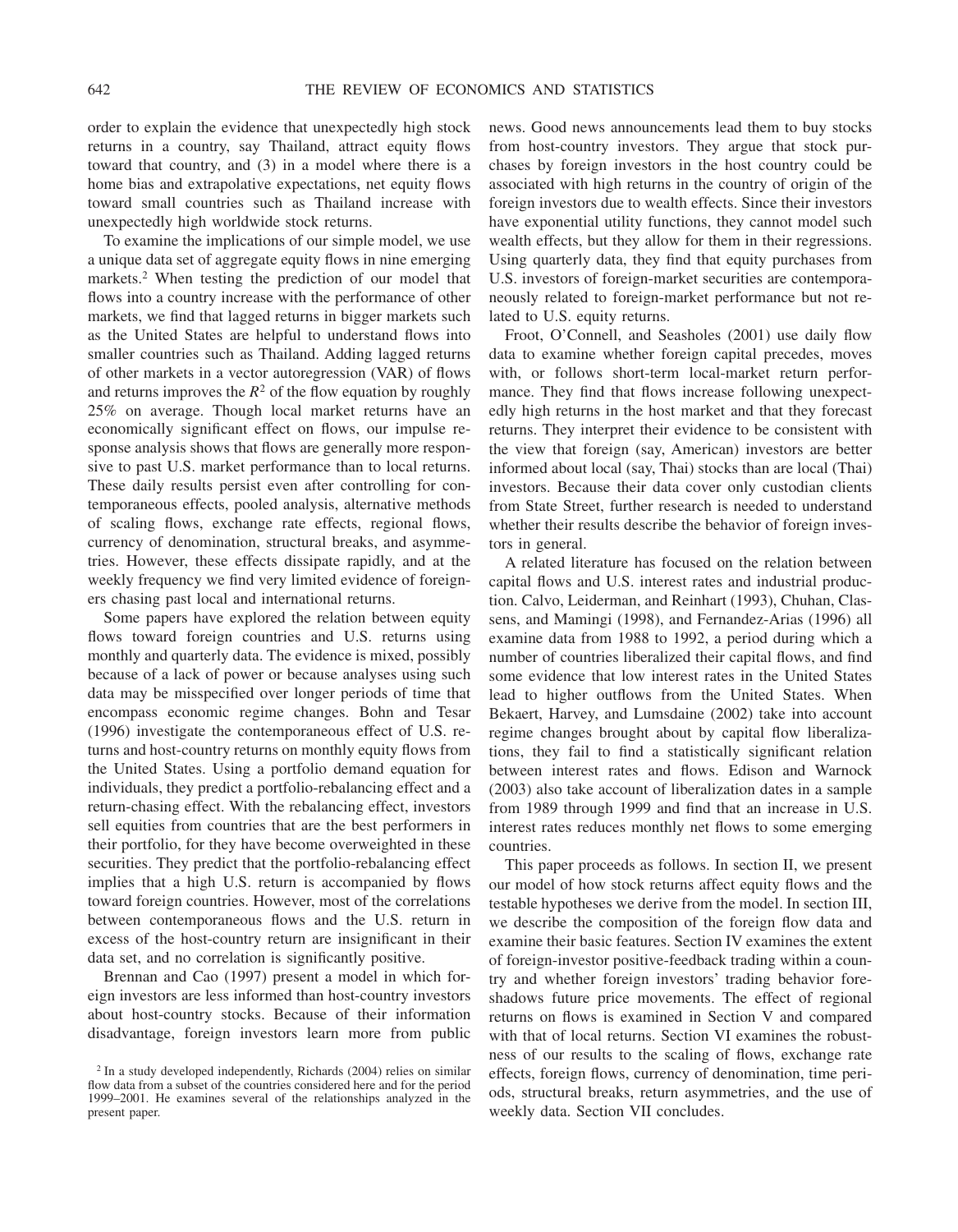# **II. A Simple Model of Equity Flows**

We develop an intertemporal continuous-time model. Investors are infinite-lived. To make the model tractable, we assume that investors have logarithmic utility, so that investors are myopic, and that all investors are the same within a country. For simplicity, we consider a world with two countries, the domestic country *D* and the foreign country *F*. We assume that each country has one stock (the market portfolio of that country) and that the returns of the two stocks are uncorrelated. Let  $\mu_D(t)$  and  $\sigma_D(t)$  be, respectively, the instantaneous drift minus the risk-free rate and the instantaneous volatility of the diffusion process at date *t* followed by the instantaneous return of the domestic stock. We assume that trading is continuous,  $\mu_D(t)$  and  $\sigma_D(t)$ evolve randomly over time, the outstanding supply of shares of the domestic stock consists of  $N_D^S$  shares, and a share has price  $P_D$ . The subscript *F* denotes foreign values. Though portfolio choice models generally focus on portfolio shares, the available data on equity flows are in terms of net purchases and not portfolio shares. We therefore derive results for net purchases. Let  $N_D^D(t)$  be the number of domestic shares and  $N_F^D(t)$  the number of foreign shares demanded by domestic investors. The aggregate wealth of domestic investors is  $W^{D}(t)$ . We follow Brennan and Cao (1997) in ignoring currencies, so that foreign nominal quantities are in the same currency as domestic nominal quantities. The number of shares of stock in each country is kept fixed.

With internationally perfect capital markets where risk aversion does not differ across countries and where investors consume the same consumption basket, all investors hold the world market portfolio and changes in expected returns do not lead to equity flows, because all investors always hold assets in the same proportions, which vitiates the possibility of a rebalancing effect. Below we first introduce a market imperfection—barriers to international investment—so that there is a home bias. We then consider the additional effect of extrapolative expectations.

# *A. The Effect of Barriers to International Investment*

To introduce barriers to international investment, we follow Stulz (1981) and assume that the return of domestic investors is lower than the return of foreign investors by a positive constant  $\delta^D$  on a long position in the foreign stock. The barrier could represent any proportional costs to investing abroad that lowers the net expected return relative to a resident investor. To simplify the analysis, we consider only the case where the equilibrium outcome is such that no investors hold short positions. With these assumptions, the demand for foreign shares by domestic investors is

$$
N_F^D = \frac{\mu_F - \delta^D}{\sigma_F^2} \frac{W^D}{P_F}.
$$
\n(1)

Since nonresident investors have a lower expected return on local shares than resident investors, investors do not hold the world market portfolio and exhibit a home bias. The home bias implies that a positive return on foreign shares enriches foreign investors relatively more than it enriches domestic investors. Everything else equal, foreign investors would like to take some of the gain from the increase in value of their country's shares and invest it abroad. However, if domestic investors earn a dollar on foreign shares, they do not want to keep all of their gain abroad. Obviously, it is not possible for domestic and foreign investors to sell foreign shares at the same time, so that expected returns have to adjust.

To determine the impact of an increase in the price of foreign shares on flows, we therefore have to turn to an investigation of the equilibrium holdings of foreign shares by domestic investors. The equilibrium holdings of foreign shares by domestic investors and foreign investors are respectively

$$
N_F^D = N_F^S \Omega + \frac{\delta^D}{\sigma_F^2} \left[ \Omega - 1 \right] \Omega \frac{W^W}{P_F},\tag{2}
$$

$$
N_F^F = N_F^S[1 - \Omega] + \frac{\delta^D}{\sigma_F^2} \Omega[1 - \Omega] \frac{W^W}{P_F},\tag{3}
$$

where  $\Omega$  is the ratio of domestic wealth to world wealth. Because  $\Omega$  < 1, domestic investors have a lower equilibrium allocation to foreign stocks in the presence of barriers to international investment than if  $\delta^D$  were equal to 0, and foreign investors have a higher allocation. The derivative of the holdings of the foreign stock by domestic investors with respect to the price of the foreign stock (shown in Section 1 of the Appendix) cannot be signed unambiguously. However, an increase in the price of the foreign stock decreases the holdings of that stock by domestic investors for the symmetric case where both countries have initially the same supplies of shares, share prices, wealth, and barriers to international investment. Following the increase in the price of the foreign stock, the weight of the foreign stock must increase in the portfolios of investors in equilibrium. This can happen only if the expected return on that stock increases. However, in the symmetric case, an increase in the expected return of the stock has a greater impact on the holdings of the foreign stock by foreign investors, because their wealth has increased more than the wealth of domestic investors.

It is useful to examine the properties of equations (2) and (3) numerically. We explore extensively a numerical example where the volatility of the return of the foreign stock is 30%. The base case is  $P_F = P_D = 1$ ,  $W^D = W^F = 10$ ,  $N_F^S = N_D^S = 10$ ,  $\delta^D = 3\%$ . In this base case, domestic investors hold 3.33 shares of foreign stock and foreign investors hold 6.67 shares. If the price of the foreign stock doubles, domestic holdings of the foreign stock fall from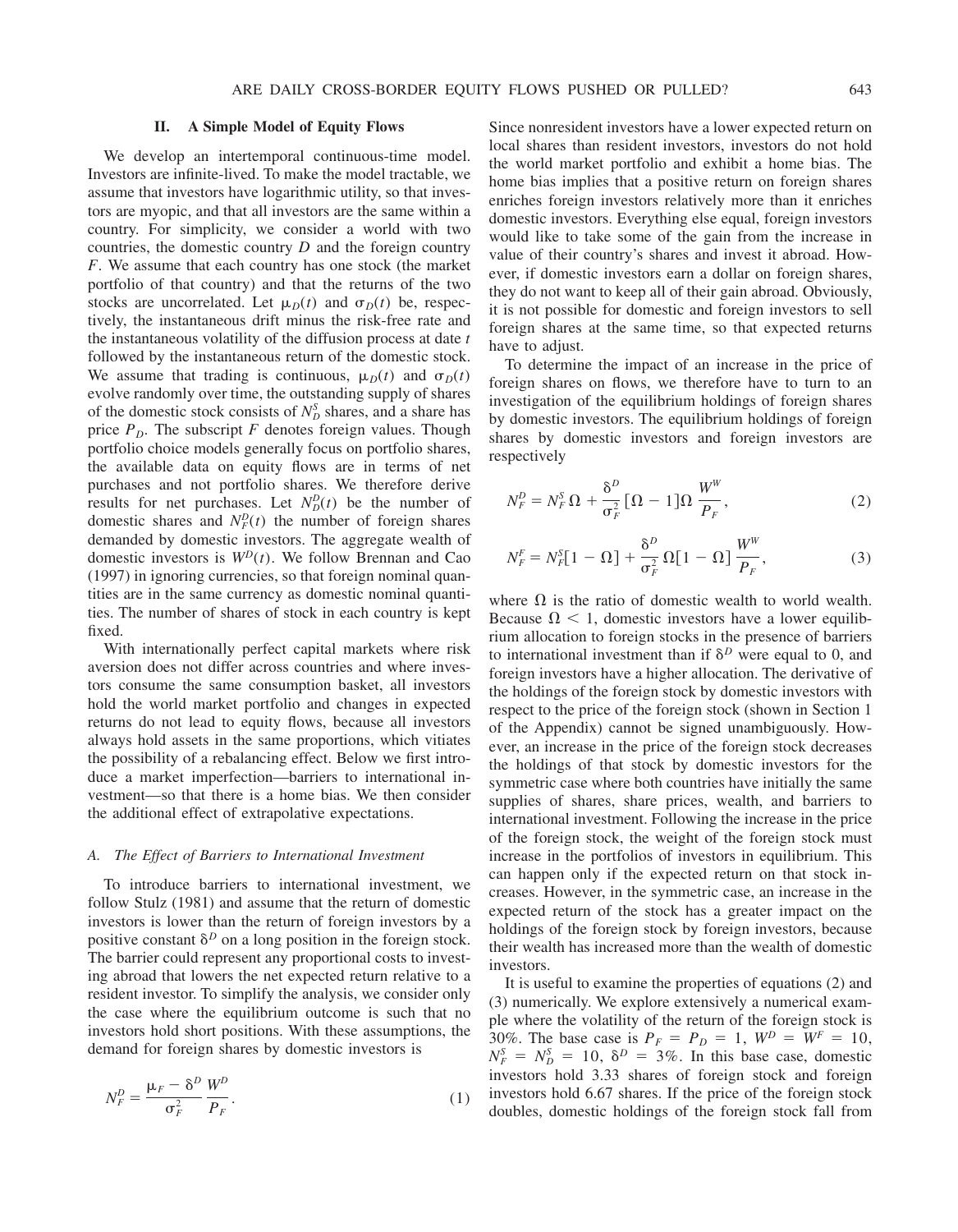3.33 to 3.20. If we double  $\delta^D$ , the holdings of the foreign stock fall by roughly half, and the number of foreign shares held by domestic investors falls from 1.67 to 1.51 if the price of the foreign stock doubles. Though the domestic holdings of the foreign stock generally fall when the price of the foreign stock increases, this is not the case when the domestic country is small.

# *B. The Effect of Extrapolative Expectations*

Suppose now that an unexpectedly high return on foreign stocks leads domestic, but not foreign, investors to expect a higher return on these stocks. This can be justified for one of two reasons. First, if investors do not know the true expected returns but are trying to estimate them with past data, then past returns are useful in forming expectations. As long as resident investors are better informed than nonresident investors, our assumption could be derived from the optimizing behavior of investors.3 It could also be the result of stronger extrapolative expectations for a country's stock returns of nonresident investors than of resident investors, on account of behavioral considerations.4 We do not model the formation of expectations. Let  $\mu_F^D$  be the domestic investors' expected return for the foreign stock. This expected return now depends positively on the past foreign stock return. The foreign investors' expected return for the foreign stock is assumed to not depend directly on past returns. For domestic stocks, the foreign investors' expected return depends on past domestic stock returns, but the domestic investors' expected return does not.

*The Impact of Foreign Stock Price Changes:* With  $\mu_F^D$ positively related to past returns, the foreign stock becomes more attractive to domestic investors if it has performed well, which leads them to increase their holdings of that stock. However, when the foreign stock performs well, foreign investors become overweighted in that stock and want to sell some of their holdings to buy the domestic stock. As shown in Section 2 of the Appendix, as long as  $\mu_F^D$ increases enough following positive returns, the equilibrium holdings of the foreign stock by domestic investors increase so that positive returns on the foreign stock lead them to buy that stock.

We can use our numerical example to investigate the impact of an increase in the price of the foreign stock when domestic investors expect a higher return on the foreign stock following an unexpectedly high return on that stock.

Using the symmetric case and setting the extrapolation component of  $\mu_F^D / \sigma_F^2$ , which we denote by  $\Delta_F^D$ , equal to  $k \times$  $\Delta P_F/P_F$  with  $k = 0.1$ , the equilibrium holdings of the foreign stock by domestic investors increase from 3.33 shares to 3.58 shares with a doubling of the price of the foreign stock. Hence, in this case, foreign investors decrease their holdings of foreign shares from 6.67 to 6.42 shares. With weaker extrapolative expectations, however, it becomes possible for the holdings of the foreign stock by domestic investors to fall when the foreign stock earns an unexpectedly high return.

*The Impact of Domestic Stock Price Changes:* Consider now the impact of an unexpectedly high increase in the domestic stock price on net flows to the foreign country. The foreign residents investing in the domestic country expect to earn  $\delta^F - \Delta^D_F$  less than domestic investors on domestic stocks. In this case, the demand for the domestic asset by foreign investors is

$$
N_D^F = N_D^S[1 - \Omega] - \left(\frac{\delta^D - \Delta_F^D}{\sigma_F^2}\right) \Omega[1 - \Omega] \frac{W^W}{P_D}.
$$
 (4)

We set the extrapolative component of the domestic stock expected return for foreign investors to  $0.1 \times \Delta P_D/P_D$ . Starting from the base case, high past returns on the domestic stock increase the demand for the domestic stock for foreign investors, because they increase the expected return on that stock for these investors; however, the effect is dampened by the rebalancing effect for these investors, which induces them to sell some of their holdings of the domestic stock. The rebalancing effect for domestic investors leads them to buy the foreign stock. When the domestic country is large enough compared to the foreign country and expectations are sufficiently extrapolative, domestic investors increase their holdings of the foreign stock following high returns on the domestic stock.

# *C. Summary of Model Implications*

Our model shows that equity flows depend on stock returns both in the host market and outside the host market. If nonresident investors in a market have extrapolative expectations for the expected return of that market, equilibrium holdings of foreign stocks by nonresident investors relate as follows to past returns:

**Result 1.** Unexpectedly high returns on foreign stocks are accompanied by net equity flows into the foreign country as long as expectations are sufficiently extrapolative and the wealth of the domestic country is large relative to the wealth of the foreign country.

**Result 2.** Unexpectedly high returns on domestic stocks are accompanied by net equity flows into the foreign country as long as expectations are sufficiently extrapolative and

<sup>3</sup> Though not formulated in an international context, the model of Williams (1977) leads to such a result directly. Evidence that foreign investors are less informed than domestic investors at the individual stock level is provided by Choe, Kho, and Stulz (2004) and Dvorak (2004), whereas Seasholes (2000) argues that foreign investors actually have more information prior to earnings announcements. Froot and Ramadorai (2002) and Pavabutr and Yan (2003) provide evidence supportive of foreign investors possessing information about future market returns.

<sup>4</sup> For instance, Hong and Stein (1999) have a group of investors who estimate expected returns by estimating a univariate regression on a short time series of returns. These investors have extrapolative expectations.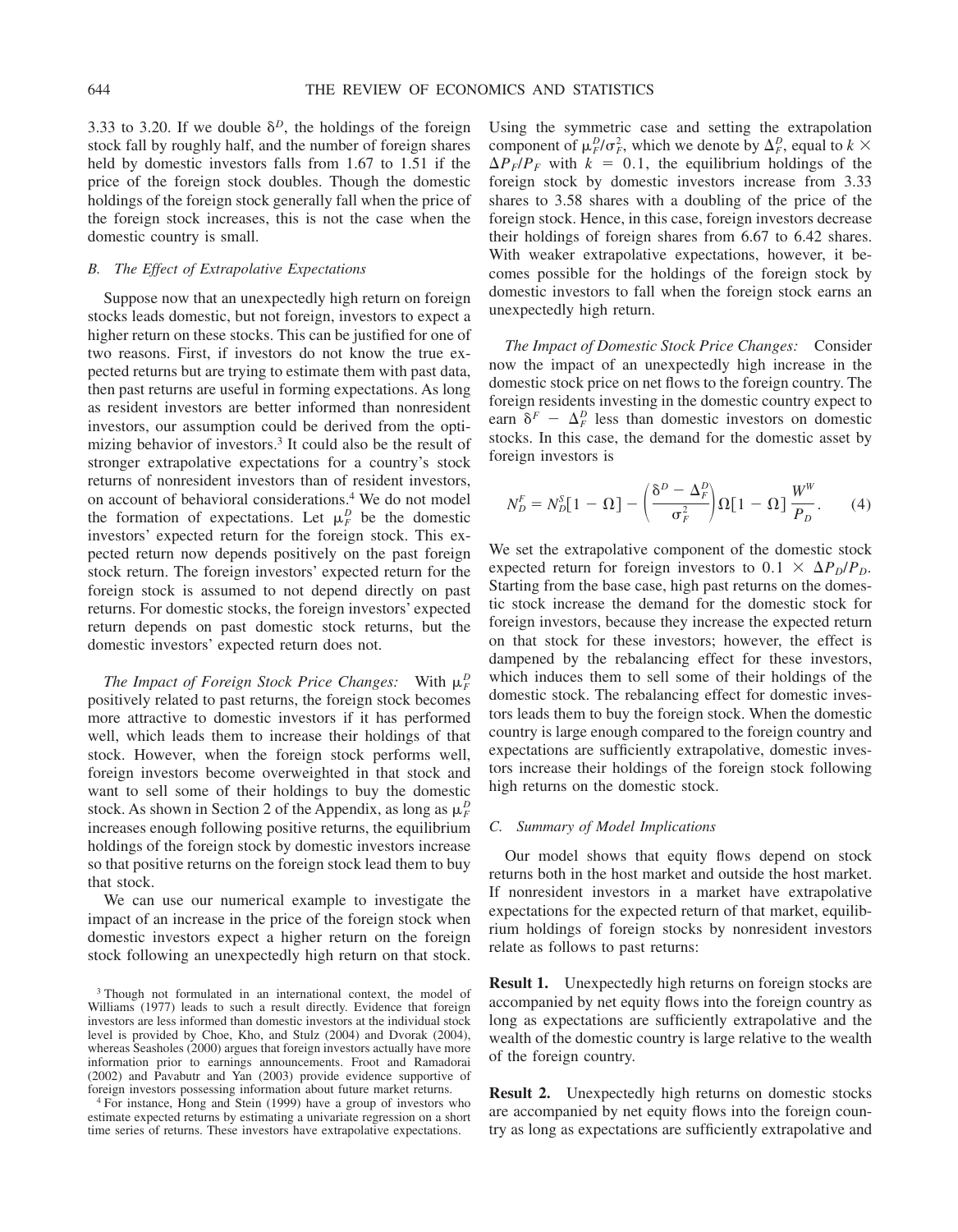|             |                   |                     |                      |                      | Std.           |                    |                     |                     |                     |                     |           |  |
|-------------|-------------------|---------------------|----------------------|----------------------|----------------|--------------------|---------------------|---------------------|---------------------|---------------------|-----------|--|
| Country     | <b>Start Date</b> |                     | Mean                 | Median               | Dev.           | lag 1              | lag 2               | lag <sub>3</sub>    | lag 4               | $lag\ 5$            | Corr.     |  |
|             |                   |                     | EastAsia             |                      |                |                    |                     |                     |                     |                     |           |  |
| Indonesia   | Jan. 2, 1996      | Flow<br>Ret.        | 0.008<br>$-0.021$    | 0.003<br>$-0.051$    | 0.030<br>2.361 | $0.33*$<br>$0.13*$ | $0.24*$<br>$0.01*$  | $0.18*$<br>$-0.02*$ | $0.12*$<br>$-0.07*$ | $0.13*$<br>$0.01*$  | $0.375*$  |  |
| Korea       | Jan. 4, 1996      | Flow<br>Ret.        | 0.013<br>0.000       | 0.006<br>$-0.068$    | 0.055<br>2.739 | $0.49*$<br>$0.08*$ | $0.32*$<br>$-0.03*$ | $0.29*$<br>$-0.05*$ | $0.24*$<br>$-0.04*$ | $0.25*$<br>$-0.06*$ | $0.270*$  |  |
| Philippines | Jun. 1, 1999      | Flow<br>Ret.        | $-0.003$<br>$-0.081$ | $-0.004$<br>$-0.040$ | 0.022<br>1.533 | $0.42*$<br>$0.11*$ | $0.22*$<br>$-0.05*$ | $0.15*$<br>$-0.07*$ | $0.12*$<br>0.03     | $0.13*$<br>$-0.01$  | $0.325*$  |  |
| Taiwan      | Apr. 1, 1997      | <b>Flow</b><br>Ret. | 0.007<br>$-0.006$    | 0.006<br>$-0.066$    | 0.027<br>2.031 | $0.47*$<br>0.01    | $0.34*$<br>0.05     | $0.23*$<br>0.03     | $0.21*$<br>$-0.13*$ | $0.18*$<br>$0.02*$  | $0.282*$  |  |
| Thailand    | Dec. 1, 1997      | <b>Flow</b><br>Ret. | 0.002<br>$-0.007$    | $-0.004$<br>$-0.240$ | 0.041<br>2.686 | $0.48*$<br>$0.10*$ | $0.34*$<br>$0.05*$  | $0.28*$<br>$-0.01*$ | $0.27*$<br>$-0.04*$ | $0.27*$<br>$-0.01*$ | $0.441*$  |  |
|             |                   |                     | South Asia           |                      |                |                    |                     |                     |                     |                     |           |  |
| India       | Dec. 31, 1998     | Flow<br>Ret.        | 0.007<br>0.050       | 0.006<br>0.142       | 0.024<br>1.886 | $0.23*$<br>$-0.01$ | $0.20*$<br>0.08     | $0.18*$<br>0.00     | $0.12*$<br>0.02     | $0.13*$<br>$-0.03$  | $0.218*$  |  |
| Sri Lanka   | Aug. 17, 1998     | Flow<br>Ret.        | $-0.007$<br>$-0.013$ | $-0.003$<br>0.000    | 0.024<br>1.107 | $0.17*$<br>$0.27*$ | $0.17*$<br>$0.10*$  | $0.16*$<br>$0.12*$  | $0.09*$<br>$0.02*$  | $0.10*$<br>$0.09*$  | 0.070     |  |
|             |                   |                     | Other                |                      |                |                    |                     |                     |                     |                     |           |  |
| Slovenia    | Mar. 2, 1998      | Flow<br>Ret.        | 0.000<br>0.031       | 0.000<br>$-0.001$    | 0.010<br>0.825 | $0.58*$<br>$0.25*$ | $0.47*$<br>$0.14*$  | $0.46*$<br>$-0.04*$ | $0.38*$<br>$-0.04*$ | $0.40*$<br>$-0.05*$ | $-0.096*$ |  |
| S. Africa   | Jan. 2, 1996      | Flow<br>Ret.        | 0.015<br>0.052       | 0.012<br>0.089       | 0.024<br>1.394 | $0.24*$<br>$0.13*$ | $0.20*$<br>$0.08*$  | $0.22*$<br>$0.00*$  | $0.16*$<br>$-0.02*$ | $0.19*$<br>$-0.01*$ | $-0.086*$ |  |

TABLE 1.—SUMMARY STATISTICS OF NET CAPITAL FLOWS AND MARKET RETURN BY COUNTRY

This table reports descriptive statistics for daily net capital flows and market return in each country. Net flows are defined as (buy value) - (sell value) by foreign investors, scaled by previous-day market capitalization. To control for abnormal capital inflows, observations above the 99th percentile of the daily net flow distribution are set equal to the 99th percentile point. Returns and scaled net flows are expressed in local currency and in percentage terms. Returns are continuously compounded returns on the country stock market index. For each country the table shows the starting date of the sample, the mean, median, and standard deviation of net flows and returns, the contemporaneous correlation between net flows and returns, and the first five autocorrelation estimates for each series. The end date for all countries is February 23, 2001 except for Slovenia, which has an ending date of January 31, 2001.

\*Significant at the 5% level.

the wealth of the domestic country is large relative to the wealth of the foreign country.

The model of this section is admittedly very simple. It is also incomplete in the sense that we do not derive how expectations are formed, yet extrapolative expectations are critical to make sense of the empirical evidence. The impact of a high return on the foreign stock on the asset allocation of domestic investors could be short-lived. With rational extrapolative expectations, there will be cases where investors ex post gave too much weight to yesterday's high return and reduce their allocation to the foreign stock following a sequence of "normal" returns. Our model does not allow us to work out the dynamics of flow over longer periods of time. Further work is required to extend the model to account for flow persistence. This model is consistent with the home bias noted at the beginning of the paper. The attributes of our model that make it consistent with existing evidence also lead to a new empirical prediction (Result 2) that we can test. In addition, though some evidence for Result 1 has been provided in the literature, we test Result 1 with short-term aggregate flow data.

# **III. Data Description**

In testing predictions such as Results 1 and 2 above, it is particularly useful to use high-frequency data. Daily data allow for a better examination of lead–lag dynamics between flows and returns that, with lower-frequency data (namely, monthly or quarterly), would likely appear as contemporaneous relationships. To construct a data set of daily equity flows, we contacted approximately 60 stock exchanges and 12 regulatory agencies with Web sites on the Internet.<sup>5</sup> In all, we obtained data on foreign flows from nine markets, and these markets include the East Asian markets that have been the focus in the controversies surrounding the potentially destabilizing influence of flows.6

Our final sample consists of data from five countries in East Asia (Indonesia, Korea, the Philippines, Taiwan, and Thailand), two in South Asia (India and Sri Lanka), one in eastern Europe (Slovenia), and one in Africa (South Africa). Since these data are recorded by the exchange, they have the advantage of including all the recorded trades of foreign investors on the stock exchange. (They do not, however, include derivatives transactions that may be functionally equivalent to stock transactions.) As shown in Table 1, the data begin in January 1996 for Korea, Indonesia, and South Africa, 1997 for Taiwan and Thailand, 1998 for India, Sri Lanka, and Slovenia, and 1999 for the Philippines. The ending date for daily analysis is February 23, 2001 for all

<sup>5</sup> Some of the Web sites we used for finding stock exchanges and regulating agencies are www.gsionline.com/exchange.htm, www.worldexchanges.com, and www.iosco.org.

<sup>6</sup> Private data vendors were helpful in obtaining data from two other countries. We were not able to obtain flow data for two countries for which studies using daily data have been published: Sweden and Finland.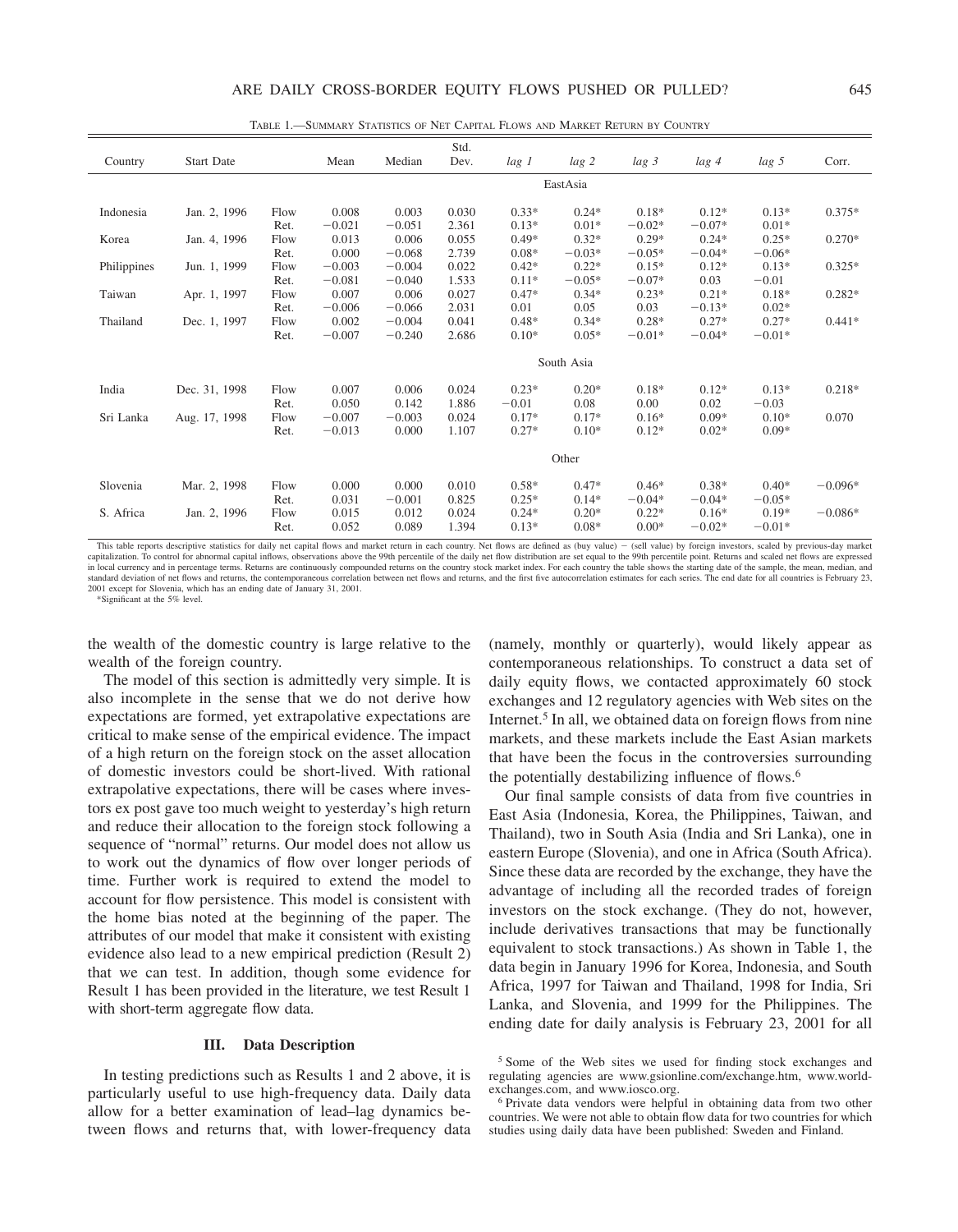countries except Slovenia, which ends on January 31, 2001. The flows we consider contain trading by both foreign institutions and foreign individual investors. A legitimate issue is whether we should report results for Slovenia, South Africa, and Sri Lanka. Slovenia and Sri Lanka each represent less than 0.01% of the world market capitalization in 1997. South Africa represents a substantially larger market, but it is a country that suffered substantial capital flight, which our model ignores. Capital flight in South Africa has been occurring rapidly since the removal of apartheid laws and the relaxation of exchange rate controls in 1997, and laws introduced in 1997 allow South Africans to legally invest some capital offshore. With our flow data, as with other sources, there are no guarantees that domestic investors do not use offshore accounts to invest in their country, so that we would mistake them for foreign investors. We report results for all countries for the sake of completeness, but pay special attention to the East Asian countries.

The capital flow measure we use is the value of all equity purchases by foreigners minus all equity sales by foreigners, scaled by the previous day's market capitalization  $[f_t =$  $100(f_{\text{buy},t} - f_{\text{sell},t})/mktcap_{t-1}$ . We use net flows relative to market capitalization because this measure tells us how important the net demand is relative to the total supply of available shares.7 To control for capital inflows due to abnormal reasons as suggested by Edison and Warnock (2003), we set observations above the 99th percentile of the daily net flow distribution equal to the 99th percentile point.8 Data for market indices and exchange rates are collected from Datastream.9 We primarily focus on localcurrency returns so that exchange rate effects will not confound our inferences, but subsequently we examine separately the role of exchange rates as well as the implications of using dollar returns.

We report the mean, median, and standard deviation of foreign net flows in Table 1. The standard deviation of net flows varies across countries, from 0.01% for Slovenia to 5.5 times as much (0.055%) for Korea. This means that in all markets most daily foreign net activity is generally less than 0.1% of market capitalization. Flows generally have much greater autocorrelations than returns. The autocorrelation in flows declines slowly and is generally still significant out to lag 5, indicating substantial persistence in the foreign investment activity.

Table 1 documents some substantial contemporaneous correlations between flows and returns within each country. All of the Asian countries have substantial positive corre-

<sup>9</sup> In Sri Lanka and Slovenia, data on market capitalization and returns are supplied by the exchange.

lations between flows and returns (ranging between 0.07 and 0.44). The negative correlations in Slovenia and South Africa are inconsistent with what has been observed elsewhere (for example, Froot, O'Connell, and Seasholes, 2001) and more consistent with the daily contrarian behavior observed for domestic individual investors at the firm level (Choe, Kho, and Stulz, 1999; Griffin, Harris, and Topaloglu, 2003; Grinblatt and Keloharju, 2000) and market level (Griffin, Harris, and Topaloglu, 2004).

# **IV. Flows and Own-Country Returns**

This section examines the within-country joint dynamics of local market returns and net equity flows. Our model generally predicts that in the presence of extrapolative expectations, high stock returns in the local market increase the demand for local stocks from nonresident investors and hence lead to net flows. Though our model does not include price pressure effects, such effects could lead to a contemporaneous correlation between net flows and returns. The existence of such effects would mean that high capital flows today lead to high flows and returns tomorrow through the effect of net flows on prices. The end result is that foreign trading activity could be predictive of future returns even when foreigners are informationally disadvantaged. To examine these implications, we ask two main questions of the flow data. Is there any reliable evidence of foreign investors chasing local market returns? Do foreign investment flows predict future price movements, and, if so, is this predictability more consistent with information or with price pressure explanations? To investigate these issues within each country, we use a vector autoregression (VAR) framework.10

Table 2 displays the VAR regression results for both flows and returns. The examination of the flow regressions in panel A shows several interesting findings. First, flows are strongly relatedtotheir past values.Forexample,a 1-standarddeviation positive movement in yesterday's foreign flows in Indonesia leads to a 0.208 standard deviation increase in today's flows. The effect of past flows decreases quickly at lag 2 (coefficients ranging from 0.015 to 0.139 across countries) but persists even out to lag 5 in most of the countries. Some of the flow persistence might be due to large quantities of foreign capital moving slowly in the market to minimize price impact.

The second interesting finding, which is consistent with our model, is that foreign flows are highly affected by the previous day's return. For instance, a 1-standard-deviation increase in yesterday's Indonesian market return leads to a

<sup>7</sup> Without scaling, it is problematic to compare flows across countries or even across time within a country. Though Froot, O'Connell, and Seasholes (2001), Bekaert, Harvey, and Lumsdaine (2002), and Griffin, Harris, and Topaloglu (2003) scale flows as we do, a number of papers, including that of Edison and Warnock (2003), do not scale flows. In Section  $\bar{V}$  A we examine an alternative way of scaling flows.

<sup>&</sup>lt;sup>8</sup> We also reexamine our main results by using flows including these tail-end observations, and obtain similar findings.

<sup>10</sup> For most countries the Hannan–Quinn information criterion (HQC) selects the optimal lag length at four or five lags. We choose to model the system with five lags in each variable for all countries, as this choice makes the analysis homogeneous across countries. The fairly large sample size at our disposal allows us to be less concerned about the losses of degrees of freedom induced by more highly parameterized models. We also reexamine all our VAR results with systems only containing two lags [as selected for several countries by the Schwarz criterion (SIC)] and find that our results are, essentially, unchanged.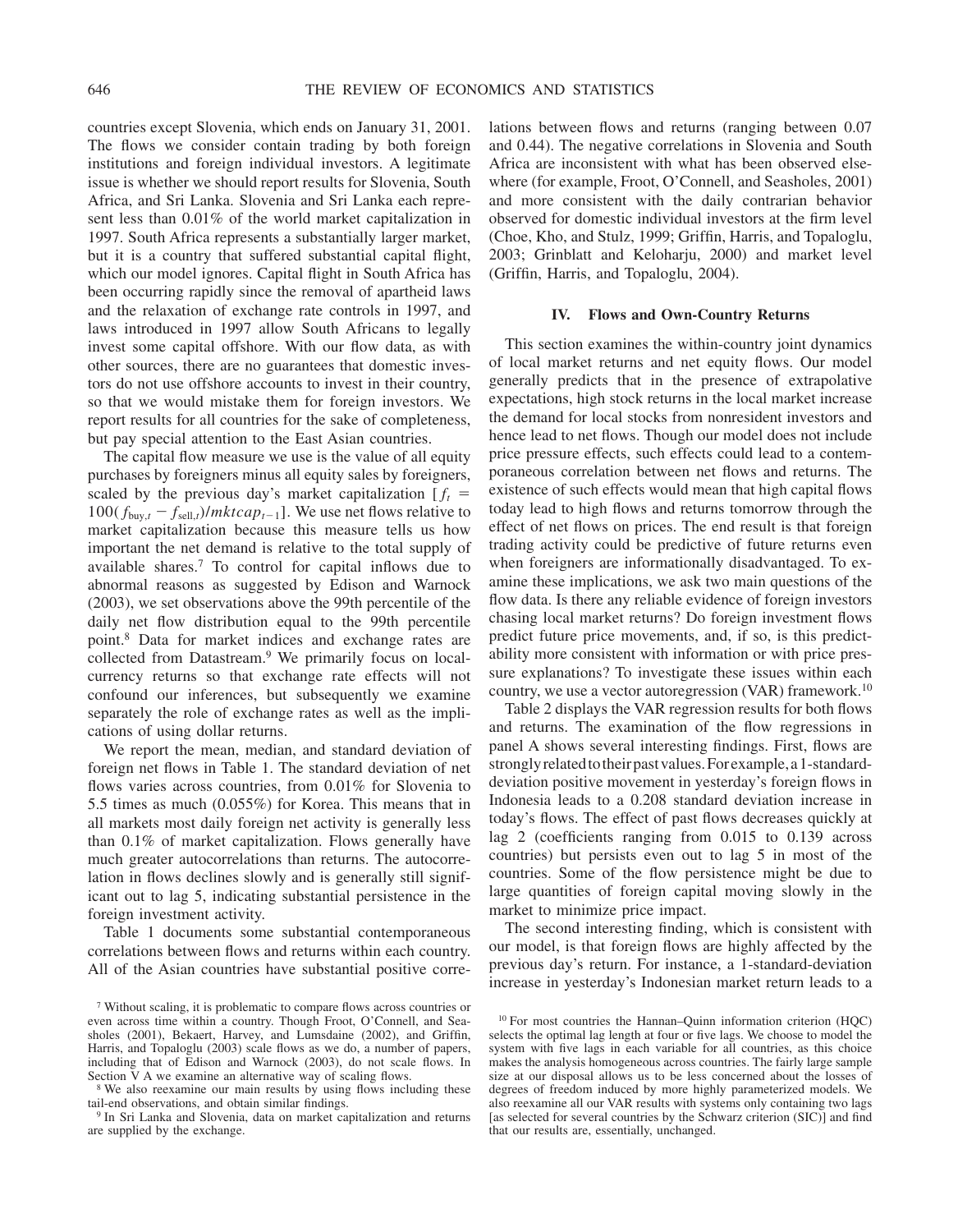0.16-standard-deviation increase in today's foreign inflows. Foreign flows in all five East Asian countries are highly responsive to past returns, with coefficients ranging between 0.160 for Indonesia and 0.287 for Thailand. However, this effect dies out quickly, the effect of lag-2 returns being small and actually negative in six of the nine countries. Foreigners buy following high previous-day stock returns, but respond little or actually are net sellers several days later.

Moving to the return equation of the VAR, panel B of Table 2 examines the relationship between current market returns and past foreign trading activity as well as lagged returns. Foreign flows are significant predictors of returns at lag 1 for Korea, Taiwan, Thailand, and India, indicating that foreign investors are buying before market index increases. Relative to the explained variation in flows, the variation in returns that is explained by past returns and flows is small. The adjusted  $R^2$ 's in the return equations are less than 0.04 in all the East Asian countries. Comparatively, the adjusted *R*<sup>2</sup>'s in the flow equations for East Asian countries range up to approximately 0.40. Nevertheless, we wish to further understand the cause of this relationship between foreign activity and next-day stock returns. Froot and Ramadorai (2002) find similar evidence of predictability and conclude that U.S. investors in closed-end country funds do have information about future fundamentals of foreign stock funds. Flows forecasting returns could arise from price pressure or information. If price pressure is driving the predictability, there should be a contemporaneous positive correlation between flows and returns that would subsume the lead–lag dynamics between the flows and the returns. If foreign investors are better informed at time  $t - 1$  about returns at time *t* than domestic investors, flows should still predict returns if we include contemporaneous flows in the return equation.

The tests for this specification in panel C of Table 2 show that contemporaneous flows are positive and highly significant in India and all five East Asian countries. However, lagged flows in these countries are positive and significant in two countries only, and negative and significant in two other countries. Thus, these results seem to suggest that the importance of foreign flows (in the VAR without contemporaneous flows) is mainly due to past flows signaling future foreign investment that leads to contemporaneous price movements. Although admittedly limited, this evidence does not support the view that foreigners have better information than locals about future local-market movements.

# **V. Flows and Nonhost-Country Returns**

As discussed in Section II, our model predicts a positive relationship between net flows and nonhost-country (or regional) equity returns when nonhost countries are substantially richer than the host country. In this section we investigate the relationship between regional equity returns and foreign investment flows.

# *A. Cross-Country VAR Models*

To investigate the importance of regional indices in explaining flow dynamics, we estimate a structural VAR system where net foreign flows and country index returns depend on their lagged values as well as those of the Pacific, European, North American, and emerging-market indices. If the predictions of our model hold up, we would expect the relationship between flows and regional returns to be positive and larger for those indices with larger market cap, especially the North American and, then, the European index. In this structural VAR, the regional index returns are assumed to be exogenous variables. To make the presentation of our results more space-effective, even though we estimate the system with five lags for each variable (exogenous and endogenous), only two lags are reported in the tables, and the additional lags are discussed when relevant. Table 3 displays the results for the flow regressions.

The coefficients on regional indices are consistent with the prediction of our model that flows are positively related to market returns in large markets. The most noticeable effect is related to the previous-day North American return. North American returns exhibit a positive and significant relationship with subsequent foreign inflows in Indonesia, Korea, Taiwan, Thailand, and India. The economic magnitude of this effect is substantial: a one-unit (one-standarddeviation) shock to the North American return index is followed the next day by an increase of between 0.095 and 0.247 units in foreign flows in these five countries. Looking back further in time shows that lagged two-period North American returns are sometimes negatively related to current foreign flows, although only significantly so in Korea. However, in Korea lagged three-period returns from North America are positive and significant, and lagged four- and five-period coefficients are smaller but positive. The Pacificmarket index exhibits a positive although not statistically significant relationship to flows, and the lagged emergingmarket index is significantly related to foreign flows in Taiwan only. Consistent with the European index being second (behind the U.S.) in market capitalization, the previousday European index is positively and significantly related to equity flows in two countries, Korea and Thailand. We also assess the joint significance of the lag-1 to -5 returns and similarly find that own-country lagged returns are important in six markets, North American lagged returns are important in four markets, and European returns are important in two markets.

# *B. Economic Importance and Dynamic Analysis*

To estimate the variation in flows that can be explained by the different (local versus regional) equity indices, we first estimate the basic system with flows as a function of past flows only. We add local index returns (as in Table 2), gauge the incremental increases in adjusted  $R^2$ 's, and then add both local and regional index returns. We find that the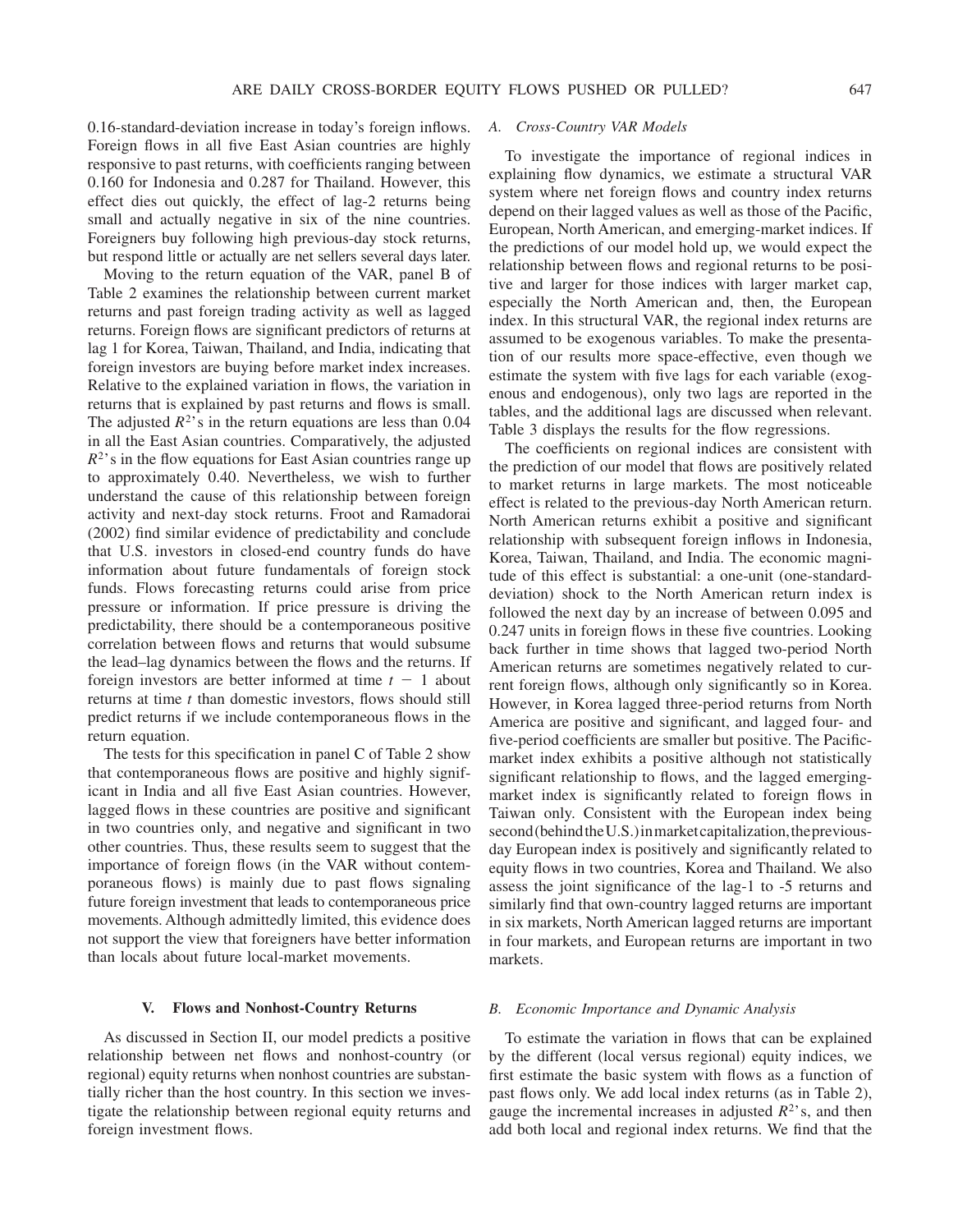|                                |                    | East Asia          |                                                               |                           |                    |                    | South Asia         | Others             |                    |  |
|--------------------------------|--------------------|--------------------|---------------------------------------------------------------|---------------------------|--------------------|--------------------|--------------------|--------------------|--------------------|--|
|                                | Indonesia          | Korea              | Philippines                                                   | Taiwan                    | Thailand           | India              | Sri Lanka          | Slovenia           | South Africa       |  |
|                                |                    |                    |                                                               | Panel A: Flow Equations   |                    |                    |                    |                    |                    |  |
| Intercept                      | 0.006              | 0.004              | 0.008                                                         | 0.004                     | $-0.004$           | 0.013              | $-0.001$           | 0.018              | 0.008              |  |
| $(p$ -val)                     | (0.81)             | (0.88)             | (0.85)                                                        | (0.88)                    | (0.88)             | (0.75)             | (0.98)             | (0.53)             | (0.77)             |  |
| Net flows Lag 1                | 0.208              | 0.391              | 0.354                                                         | 0.342                     | 0.307              | 0.152              | 0.126              | 0.370              | 0.154              |  |
| $(p$ -val)                     | (0.00)             | (0.00)             | (0.00)                                                        | (0.00)                    | (0.00)             | (0.00)             | (0.00)             | (0.00)             | (0.00)             |  |
| Lag 2                          | 0.115              | 0.042              | 0.015                                                         | 0.117                     | 0.054              | 0.139              | 0.114              | 0.053              | 0.138              |  |
| $(p$ -val)                     | (0.00)             | (0.18)             | (0.79)                                                        | (0.00)                    | (0.18)             | (0.00)             | (0.01)             | (0.18)             | (0.00)             |  |
| Lag <sub>3</sub>               | 0.049              | 0.088              | 0.094                                                         | 0.027                     | 0.130              | 0.108              | 0.118              | 0.182              | 0.080              |  |
| $(p$ -val)                     | (0.11)             | (0.00)             | (0.09)                                                        | (0.45)<br>0.098           | (0.00)             | (0.02)<br>0.079    | (0.00)<br>0.020    | (0.00)             | (0.00)             |  |
| Lag 4<br>$(p$ -val)            | 0.047<br>(0.13)    | 0.052<br>(0.09)    | $-0.005$<br>(0.93)                                            | (0.01)                    | 0.144<br>(0.00)    | (0.08)             | (0.62)             | $-0.028$<br>(0.48) | 0.100<br>(0.00)    |  |
| Lag 5                          | 0.085              | 0.102              | 0.060                                                         | 0.047                     | 0.100              | 0.055              | 0.078              | 0.149              | 0.083              |  |
| $(p$ -val)                     | (0.00)             | (0.00)             | (0.24)                                                        | (0.15)                    | (0.01)             | (0.22)             | (0.06)             | (0.00)             | (0.00)             |  |
| Returns <i>Lag</i> 1           | 0.160              | 0.237              | 0.178                                                         | 0.204                     | 0.287              | 0.059              | 0.028              | $-0.108$           | $-0.034$           |  |
| $(p$ -val)                     | (0.00)             | (0.00)             | (0.00)                                                        | (0.00)                    | (0.00)             | (0.18)             | (0.51)             | (0.00)             | (0.21)             |  |
| Lag 2                          | 0.031              | $-0.079$           | $-0.002$                                                      | 0.010                     | $-0.038$           | $-0.075$           | 0.019              | $-0.045$           | $-0.006$           |  |
| $(p$ -val)                     | (0.28)             | (0.00)             | (0.97)                                                        | (0.75)                    | (0.26)             | (0.09)             | (0.66)             | (0.14)             | (0.84)             |  |
| Lag <sub>3</sub>               | $-0.002$           | 0.010              | 0.005                                                         | $-0.027$                  | $-0.063$           | $-0.052$           | 0.040              | 0.031              | 0.035              |  |
| $(p$ -val)                     | (0.95)             | (0.68)             | (0.92)                                                        | (0.36)                    | (0.06)             | (0.24)             | (0.35)             | (0.31)             | (0.19)             |  |
| Lag 4                          | $-0.032$           | $-0.037$           | $-0.004$                                                      | $-0.038$                  | $-0.119$           | $-0.060$           | 0.033              | $-0.060$           | 0.051              |  |
| $(p$ -val)                     | (0.25)             | (0.14)             | (0.94)                                                        | (0.19)                    | (0.00)             | (0.17)             | (0.44)             | (0.04)             | (0.06)             |  |
| Lag 5                          | $-0.034$           | $-0.041$           | $-0.014$                                                      | $-0.016$                  | $-0.087$           | $-0.013$           | $-0.010$           | $-0.018$           | $-0.009$           |  |
| $(p$ -val)                     | (0.23)             | (0.10)             | (0.77)                                                        | (0.59)                    | (0.01)             | (0.76)             | (0.80)             | (0.53)             | (0.74)             |  |
| Adj. $R^2$                     | 0.162              | 0.346              | 0.219                                                         | 0.307                     | 0.391              | 0.093              | 0.068              | 0.399              | 0.117              |  |
| Granger 1                      | 0.000              | 0.000              | 0.011                                                         | 0.000                     | 0.000              | 0.147              | 0.613              | 0.000              | 0.198              |  |
|                                |                    |                    |                                                               | Panel B: Return Equations |                    |                    |                    |                    |                    |  |
| Intercept                      | $-0.022$           | $-0.001$           | $-0.079$                                                      | $-0.011$                  | $-0.009$           | 0.048              | $-0.001$           | 0.024              | 0.042              |  |
| $(p$ -val)                     | (0.43)             | (0.96)             | (0.10)                                                        | (0.74)                    | (0.79)             | (0.27)             | (0.99)             | (0.50)             | (0.13)             |  |
| Net flows Lag 1                | 0.004              | 0.107              | $-0.020$                                                      | 0.196                     | 0.157              | 0.167              | $-0.063$           | $-0.132$           | 0.017              |  |
| $(p$ -val)                     | (0.91)             | (0.00)             | (0.73)                                                        | (0.00)                    | (0.00)             | (0.00)             | (0.12)             | (0.01)             | (0.57)             |  |
| Lag 2                          | 0.054              | 0.100              | $-0.096$                                                      | 0.012                     | 0.013              | 0.018              | $-0.027$           | 0.080              | $-0.006$           |  |
| $(p$ -val)                     | (0.11)             | (0.01)             | (0.12)                                                        | (0.77)                    | (0.81)             | (0.70)             | (0.50)             | (0.11)             | (0.83)             |  |
| Lag <sub>3</sub><br>$(p$ -val) | 0.006<br>(0.85)    | $-0.017$<br>(0.66) | 0.034<br>(0.59)                                               | $-0.125$<br>(0.00)        | $-0.005$<br>(0.93) | 0.056<br>(0.24)    | $-0.031$<br>(0.45) | 0.071<br>(0.15)    | 0.007<br>(0.81)    |  |
| $Lag$ 4                        | $-0.014$           | $-0.039$           | 0.089                                                         | 0.058                     | 0.054              | 0.021              | 0.082              | $-0.069$           | $-0.028$           |  |
| $(p$ -val)                     | (0.67)             | (0.30)             | (0.15)                                                        | (0.17)                    | (0.30)             | (0.66)             | (0.05)             | (0.16)             | (0.35)             |  |
| Lag 5                          | 0.004              | 0.002              | 0.086                                                         | $-0.009$                  | $-0.051$           | $-0.037$           | 0.010              | $-0.048$           | 0.005              |  |
| $(p$ -val)                     | (0.90)             | (0.96)             | (0.13)                                                        | (0.82)                    | (0.26)             | (0.42)             | (0.81)             | (0.29)             | (0.86)             |  |
| Returns Lag 1                  | 0.139              | 0.069              | 0.126                                                         | $-0.031$                  | 0.051              | $-0.020$           | 0.268              | 0.208              | 0.136              |  |
| $(p$ -val)                     | (0.00)             | (0.02)             | (0.02)                                                        | (0.36)                    | (0.20)             | (0.66)             | (0.00)             | (0.00)             | (0.00)             |  |
| Lag 2                          | $-0.022$           | $-0.135$           | $-0.027$                                                      | 0.005                     | $-0.043$           | 0.000              | 0.019              | 0.114              | 0.061              |  |
| $(p$ -val)                     | (0.49)             | (0.00)             | (0.61)                                                        | (0.89)                    | (0.31)             | (1.00)             | (0.66)             | (0.00)             | (0.03)             |  |
| Lag 3                          | $-0.049$           | $-0.076$           | $-0.039$                                                      | 0.007                     | $-0.057$           | $-0.014$           | 0.075              | $-0.065$           | $-0.012$           |  |
| $(p$ -val)                     | (0.11)             | (0.01)             | (0.46)                                                        | (0.85)                    | (0.17)             | (0.76)             | (0.08)             | (0.09)             | (0.68)             |  |
| Lag 4                          | $-0.033$           | $-0.043$           | 0.029                                                         | $-0.085$                  | $-0.043$           | 0.005              | $-0.035$           | $-0.037$           | $-0.046$           |  |
| $(p$ -val)                     | (0.28)             | (0.16)             | (0.58)                                                        | (0.01)                    | (0.30)             | (0.90)             | (0.41)             | (0.33)             | (0.10)             |  |
| Lag 5<br>$(p$ -val)            | $-0.016$<br>(0.59) | $-0.072$<br>(0.02) | $-0.080$<br>(0.12)                                            | $-0.001$<br>(0.97)        | 0.006<br>(0.88)    | $-0.016$<br>(0.71) | 0.090<br>(0.03)    | $-0.038$<br>(0.31) | $-0.002$<br>(0.96) |  |
|                                |                    |                    |                                                               |                           |                    |                    |                    |                    |                    |  |
| Adj. $R^2$<br>Granger 2        | 0.018<br>0.667     | 0.039<br>0.000     | 0.026<br>0.073                                                | 0.036<br>0.000            | 0.021<br>0.012     | 0.018<br>0.002     | 0.085<br>0.227     | 0.078<br>0.007     | 0.019<br>0.943     |  |
|                                |                    |                    | Panel C: Return Equations with Contemporaneous Flows Included |                           |                    |                    |                    |                    |                    |  |
| Intercept                      | $-0.024$           | $-0.002$           | $-0.082$                                                      | $-0.012$                  | $-0.007$           | 0.046              | 0.000              | 0.024              | 0.042              |  |
| $(p$ -val)                     | (0.35)             | (0.93)             | (0.07)                                                        | (0.70)                    | (0.83)             | (0.29)             | (0.99)             | (0.50)             | (0.13)             |  |
| Net flows Lag $0$              | 0.402              | 0.303              | 0.389                                                         | 0.313                     | 0.567              | 0.192              | 0.072              | $-0.006$           | $-0.085$           |  |
| $(p$ -val)                     | (0.00)             | (0.00)             | (0.00)                                                        | (0.00)                    | (0.00)             | (0.00)             | (0.07)             | (0.90)             | (0.00)             |  |
| Lag 1                          | $-0.080$           | $-0.011$           | $-0.158$                                                      | 0.089                     | $-0.018$           | 0.138              | $-0.072$           | $-0.130$           | 0.030              |  |

TABLE 2.—VECTOR AUTOREGRESSION OF RETURNS AND STANDARDIZED NET FLOW BY COUNTRY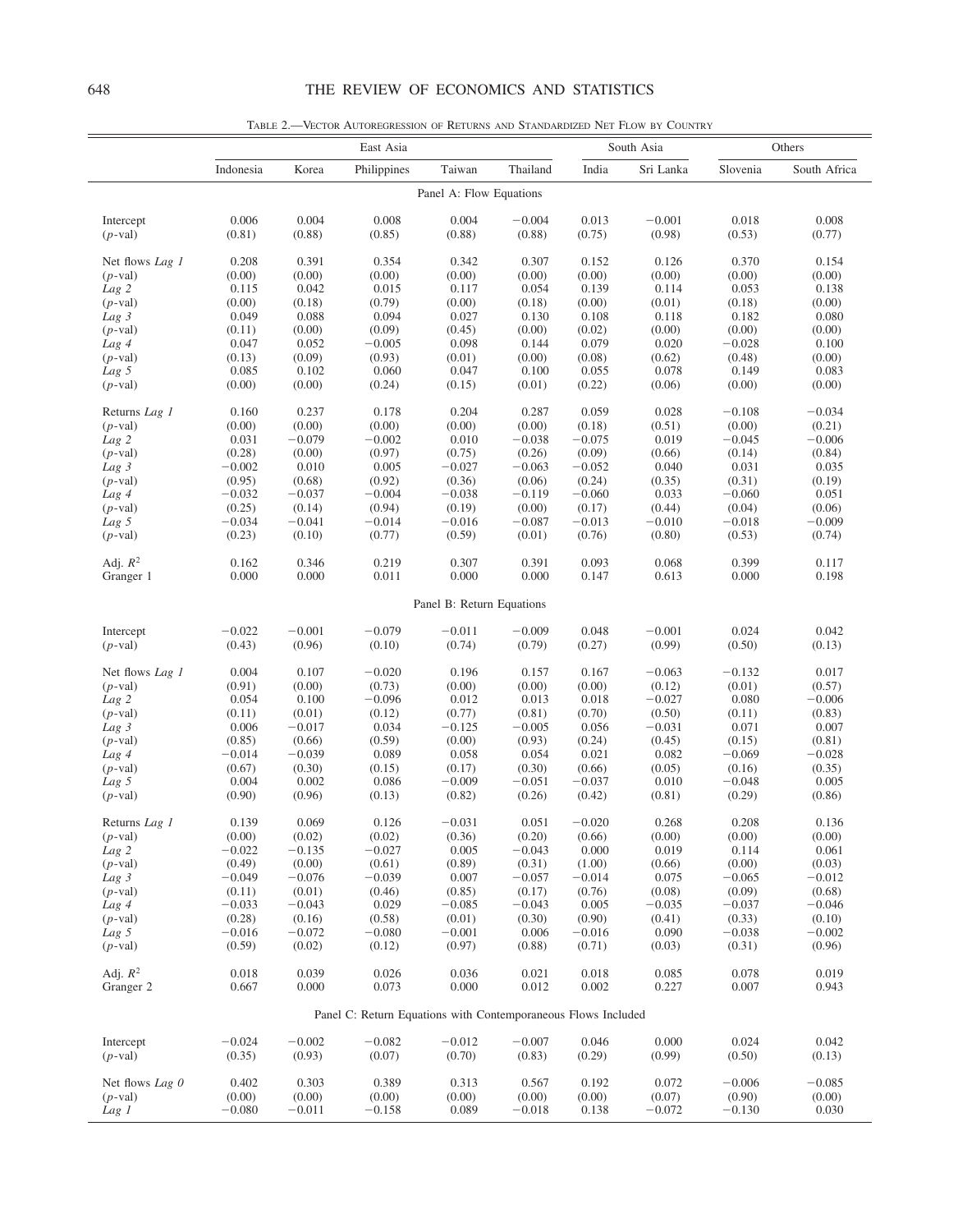| TABLE 2.-(CONTINUED) |           |          |             |          |          |          |            |          |              |  |
|----------------------|-----------|----------|-------------|----------|----------|----------|------------|----------|--------------|--|
|                      |           |          | East Asia   |          |          |          | South Asia | Others   |              |  |
|                      | Indonesia | Korea    | Philippines | Taiwan   | Thailand | India    | Sri Lanka  | Slovenia | South Africa |  |
| $(p$ -val)           | (0.01)    | (0.75)   | (0.01)      | (0.03)   | (0.71)   | (0.00)   | (0.08)     | (0.01)   | (0.31)       |  |
| Lag 2                | 0.007     | 0.087    | $-0.102$    | $-0.024$ | $-0.018$ | $-0.008$ | $-0.036$   | 0.080    | 0.005        |  |
| $(p$ -val)           | (0.81)    | (0.02)   | (0.08)      | (0.55)   | (0.69)   | (0.86)   | (0.39)     | (0.11)   | (0.86)       |  |
| Lag 3                | $-0.013$  | $-0.043$ | $-0.003$    | $-0.133$ | $-0.078$ | 0.035    | $-0.040$   | 0.072    | 0.014        |  |
| $(p$ -val)           | (0.67)    | (0.24)   | (0.96)      | (0.00)   | (0.09)   | (0.45)   | (0.33)     | (0.15)   | (0.64)       |  |
| Lag 4                | $-0.033$  | $-0.055$ | 0.091       | 0.027    | $-0.028$ | 0.005    | 0.081      | $-0.069$ | $-0.020$     |  |
| $(p$ -val)           | (0.29)    | (0.13)   | (0.12)      | (0.50)   | (0.55)   | (0.91)   | (0.05)     | (0.16)   | (0.51)       |  |
| Lag 5                | $-0.030$  | $-0.029$ | 0.063       | $-0.023$ | $-0.107$ | $-0.048$ | 0.004      | $-0.048$ | 0.012        |  |
| $(p$ -val)           | (0.31)    | (0.37)   | (0.24)      | (0.53)   | (0.01)   | (0.30)   | (0.92)     | (0.31)   | (0.68)       |  |
| Returns Lag 1        | 0.075     | $-0.003$ | 0.056       | $-0.095$ | $-0.111$ | $-0.031$ | 0.266      | 0.208    | 0.133        |  |
| $(p$ -val)           | (0.01)    | (0.93)   | (0.25)      | (0.00)   | (0.00)   | (0.48)   | (0.00)     | (0.00)   | (0.00)       |  |
| Lag 2                | $-0.034$  | $-0.111$ | $-0.026$    | 0.002    | $-0.021$ | 0.014    | 0.017      | 0.114    | 0.061        |  |
| $(p$ -val)           | (0.24)    | (0.00)   | (0.59)      | (0.96)   | (0.58)   | (0.75)   | (0.68)     | (0.00)   | (0.03)       |  |
| Lag 3                | $-0.048$  | $-0.079$ | $-0.041$    | 0.015    | $-0.022$ | $-0.004$ | 0.072      | $-0.065$ | $-0.009$     |  |
| $(p$ -val)           | (0.09)    | (0.01)   | (0.41)      | (0.65)   | (0.57)   | (0.93)   | (0.09)     | (0.09)   | (0.76)       |  |
| Lag 4                | $-0.020$  | $-0.032$ | 0.030       | $-0.073$ | 0.024    | 0.017    | $-0.037$   | $-0.037$ | $-0.042$     |  |
| $(p$ -val)           | (0.49)    | (0.28)   | (0.54)      | (0.03)   | (0.52)   | (0.70)   | (0.38)     | (0.33)   | (0.14)       |  |
| Lag 5                | $-0.003$  | $-0.059$ | $-0.074$    | 0.004    | 0.056    | $-0.014$ | 0.091      | $-0.038$ | $-0.002$     |  |
| $(p$ -val)           | (0.92)    | (0.04)   | (0.12)      | (0.91)   | (0.14)   | (0.75)   | (0.03)     | (0.31)   | (0.93)       |  |
| Adj. $R^2$           | 0.153     | 0.098    | 0.143       | 0.102    | 0.216    | 0.050    | 0.089      | 0.077    | 0.024        |  |
| Granger 2            | 0.032     | 0.044    | 0.001       | 0.005    | 0.002    | 0.054    | 0.148      | 0.015    | 0.837        |  |

This table presents results from the bivariate vector autoregression (VAR) specified below with five lags for each endogenous variable.  $r_{i,t}$  is the daily percentage continuously compounded returns on the country stock market index,  $f_{i,t}$  is the daily net capital flow (buy value - sell value) originated by foreign investors scaled by the previous-day market capitalization, the  $\alpha$ 's are constant intercept terms,  $b(L)$  denotes a polynomial in the lag operator L, and  $\varepsilon_{i,t}^{\ell}$  and  $\varepsilon_{i,t}^{\ell}$  are zero-mean disturbance terms that are assumed to be intertemporally uncorrelated. The scaled net flow is also expressed in percentage terms. Returns market capitalizations are all expressed in local currency. The VAR is estimated separately for each country by OLS. Panels A and B report coefficient estimates, their *p*-values, and adjusted *R*<sup>2</sup> for the flow and marke return equations, respectively, from a standard VAR with no contemporaneous variables in either equation. Panel C reports the return equation results for a structural VAR with contemporaneous flows in the return equation r equation. For each country the *p*-values of two Granger causality tests are reported. Granger 1: Returns do not Granger-cause flows. Granger 2: Flows do not Granger-cause returns. The VAR equations are as follows: ε*i*,*t f* .

equation. For each country the *p*-values of two Granger causal<br>  $\begin{bmatrix} r_{i,t} \\ f_{i,t} \end{bmatrix} = \begin{bmatrix} \alpha_{i,r} \\ \alpha_{i,f} \end{bmatrix} + \begin{bmatrix} b_{11}(L) & b_{12}(L) \\ b_{21}(L) & b_{22}(L) \end{bmatrix} \begin{bmatrix} r_{i,t-1} \\ f_{i,t-1} \end{bmatrix} + \begin{bmatrix} \varepsilon_{i,t}' \\ \varepsilon_{i,t}' \end{bmatrix}$ 

average adjusted  $R^2$ 's for East Asian markets with only lagged flows is 0.242, but the explanatory power increases by 16.8% to 0.285 with the inclusion of lagged local index returns, and increases an additional 12.7% to 0.320 with the inclusion of both local and regional index returns. For the other countries the increases in adjusted  $R^2$ 's are much smaller. Regional index returns appear, thus, to be economically important in determining the variation in foreign flows in East Asian countries.

One potential explanation for the positive relation between North American returns and foreign flows to Asian countries is that positive returns in North America incorporate global news that spills over into higher Asian equity returns. Since flows and local market returns are contemporaneously correlated, the positive relationship between flows and lagged North American index returns could simply be an artifact of the correlation between North American returns and the next-day East Asian equity returns. To examine this possibility, we assess the overall dynamics by looking at impulse response functions for flows from a recursive (or orthogonalized) VAR where flows are ordered before returns.11 This structure implies that flows are allowed to contemporaneously affect returns but returns are not allowed to contemporaneously affect flows. Impulse response graphs are shown in Figure 1. The shocks to North

American returns lead to larger increases to capital flows than those from local returns in seven of the nine countries (exceptions are the Philippines and Sri Lanka). North American market returns lead to economically and statistically significant increases in flows in Indonesia, Korea, Taiwan, and Thailand, respectively. In Korea, Taiwan, and Thailand, a 1-standarddeviation increase in the North American market returns leads to an economically large response of a more than 0.50-standarddeviation increase in net flows.

As another (perhaps more stringent) method to control for contemporaneous effects, in Table 4 we estimate a structural VAR where contemporaneous returns are included in the flow equation. This approach of examining coefficients is somewhat limited as compared to the impulse response graphs, in that the dynamic nature of the VAR is not fully captured. Nevertheless, we find that lagged local returns are positive and significant in Indonesia, Korea, the Philippines, Taiwan, and Thailand, and negative and significant in Slovenia. Whereas contemporaneous effects weaken the significance of the North American return somewhat, North American returns still significantly affect flows in Korea, Taiwan, and Thailand.

# *C. Pooled Analysis and Joint Significance Tests*

Our analysis thus far has been conducted on a countryby-country basis. We now investigate the dynamics of interest by jointly utilizing data from all countries. At the

<sup>&</sup>lt;sup>11</sup> A generalized impulse response function where residuals in the VAR equations are allowed to be contemporaneously correlated shows a much larger effect of returns on flows, mainly arising from the strong contemporaneous correlation between shocks to flows and shocks to returns.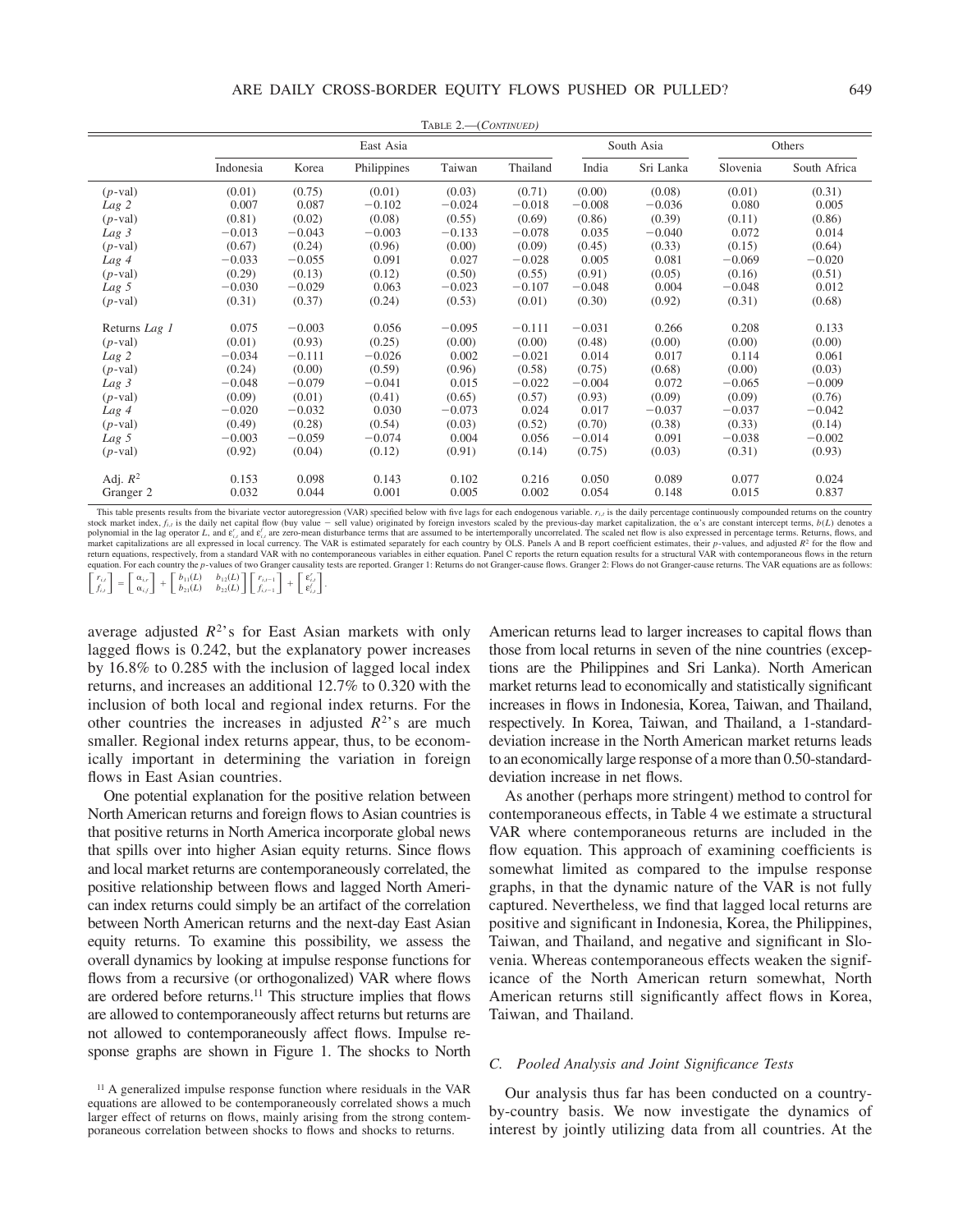|                                                                                                                                                                                                                                    |           |          | East Asia   |          |          |          | South Asia | Others   |              |  |
|------------------------------------------------------------------------------------------------------------------------------------------------------------------------------------------------------------------------------------|-----------|----------|-------------|----------|----------|----------|------------|----------|--------------|--|
|                                                                                                                                                                                                                                    | Indonesia | Korea    | Philippines | Taiwan   | Thailand | India    | Sri Lanka  | Slovenia | South Africa |  |
| Intercept                                                                                                                                                                                                                          | $-0.004$  | $-0.007$ | 0.009       | $-0.004$ | $-0.015$ | 0.008    | $-0.004$   | 0.023    | 0.010        |  |
| $(p$ -val)                                                                                                                                                                                                                         | (0.87)    | (0.77)   | (0.83)      | (0.87)   | (0.59)   | (0.84)   | (0.92)     | (0.42)   | (0.72)       |  |
| Net flows Lag 1                                                                                                                                                                                                                    | 0.212     | 0.384    | 0.354       | 0.301    | 0.318    | 0.134    | 0.125      | 0.370    | 0.155        |  |
| $(p$ -val)                                                                                                                                                                                                                         | (0.00)    | (0.00)   | (0.00)      | (0.00)   | (0.00)   | (0.00)   | (0.00)     | (0.00)   | (0.00)       |  |
| $Lag$ 2                                                                                                                                                                                                                            | 0.115     | 0.028    | 0.013       | 0.150    | 0.057    | 0.132    | 0.110      | 0.057    | 0.140        |  |
| $(p$ -val)                                                                                                                                                                                                                         | (0.00)    | (0.36)   | (0.81)      | (0.00)   | (0.17)   | (0.00)   | (0.01)     | (0.15)   | (0.00)       |  |
| Returns Lag 1                                                                                                                                                                                                                      | 0.148     | 0.206    | 0.164       | 0.168    | 0.270    | 0.047    | 0.028      | $-0.104$ | $-0.047$     |  |
| $(p$ -val)                                                                                                                                                                                                                         | (0.00)    | (0.00)   | (0.00)      | (0.00)   | (0.00)   | (0.31)   | (0.51)     | (0.00)   | (0.20)       |  |
| Lag 2                                                                                                                                                                                                                              | 0.035     | $-0.097$ | $-0.006$    | 0.016    | $-0.036$ | $-0.066$ | 0.019      | $-0.052$ | $-0.002$     |  |
| $(p$ -val)                                                                                                                                                                                                                         | (0.27)    | (0.00)   | (0.90)      | (0.57)   | (0.33)   | (0.16)   | (0.67)     | (0.10)   | (0.96)       |  |
| Pacific Lag 1                                                                                                                                                                                                                      | 0.009     | 0.039    | $-0.040$    | 0.009    | $-0.013$ | 0.079    | 0.027      | $-0.009$ | 0.004        |  |
| $(p$ -val)                                                                                                                                                                                                                         | (0.78)    | (0.15)   | (0.47)      | (0.79)   | (0.70)   | (0.12)   | (0.60)     | (0.81)   | (0.92)       |  |
| Lag 2                                                                                                                                                                                                                              | 0.022     | 0.048    | $-0.064$    | 0.005    | $-0.021$ | 0.024    | 0.017      | 0.033    | 0.044        |  |
| $(p$ -val)                                                                                                                                                                                                                         | (0.49)    | (0.08)   | (0.25)      | (0.87)   | (0.53)   | (0.63)   | (0.74)     | (0.35)   | (0.19)       |  |
| Europe Lag 1                                                                                                                                                                                                                       | 0.029     | 0.073    | 0.067       | 0.059    | 0.122    | 0.005    | $-0.023$   | $-0.039$ | 0.001        |  |
| $(p$ -val)                                                                                                                                                                                                                         | (0.40)    | (0.01)   | (0.26)      | (0.09)   | (0.00)   | (0.92)   | (0.67)     | (0.31)   | (0.99)       |  |
| Lag 2                                                                                                                                                                                                                              | 0.014     | $-0.028$ | 0.070       | $-0.045$ | $-0.011$ | $-0.026$ | $-0.010$   | $-0.053$ | $-0.024$     |  |
| $(p$ -val)                                                                                                                                                                                                                         | (0.68)    | (0.35)   | (0.27)      | (0.21)   | (0.76)   | (0.65)   | (0.86)     | (0.18)   | (0.54)       |  |
| North America                                                                                                                                                                                                                      |           |          |             |          |          |          |            |          |              |  |
| Lag 1                                                                                                                                                                                                                              | 0.095     | 0.148    | 0.033       | 0.247    | 0.123    | 0.095    | 0.020      | 0.031    | $-0.062$     |  |
| $(p$ -val)                                                                                                                                                                                                                         | (0.00)    | (0.00)   | (0.51)      | (0.00)   | (0.00)   | (0.05)   | (0.67)     | (0.34)   | (0.04)       |  |
| Lag 2                                                                                                                                                                                                                              | $-0.024$  | $-0.076$ | $-0.045$    | 0.034    | $-0.052$ | 0.028    | $-0.077$   | 0.009    | 0.035        |  |
| $(p$ -val)                                                                                                                                                                                                                         | (0.48)    | (0.01)   | (0.46)      | (0.33)   | (0.14)   | (0.62)   | (0.16)     | (0.82)   | (0.32)       |  |
| All emerging                                                                                                                                                                                                                       |           |          |             |          |          |          |            |          |              |  |
| $Lag$ 1                                                                                                                                                                                                                            | 0.014     | 0.045    | 0.061       | 0.092    | $-0.013$ | $-0.020$ | 0.071      | 0.038    | 0.029        |  |
| $(p$ -val)                                                                                                                                                                                                                         | (0.69)    | (0.12)   | (0.26)      | (0.01)   | (0.73)   | (0.71)   | (0.17)     | (0.31)   | (0.41)       |  |
| Lag 2                                                                                                                                                                                                                              | $-0.022$  | 0.013    | 0.048       | 0.027    | 0.005    | $-0.021$ | $-0.017$   | 0.027    | $-0.016$     |  |
| $(p$ -val)                                                                                                                                                                                                                         | (0.54)    | (0.66)   | (0.38)      | (0.42)   | (0.90)   | (0.70)   | (0.75)     | (0.48)   | (0.66)       |  |
| Adj. $R^2$<br>This toble procents estimation results from a hiverists VAR of flows and raturns. Social not flows are expressed in perceptions terms. Daily ratures on regional market indicas, which are considered to be expensed | 0.170     | 0.391    | 0.216       | 0.394    | 0.427    | 0.100    | 0.050      | 0.399    | 0.119        |  |

TABLE 3.—VAR: FLOWS WITH REGIONAL INDEX RETURNS

This table presents estimation results from a bivariate VAR of flows and returns. Scaled net flows are expressed in percentage terms. Daily returns on regional market indices, which are considered to be exogenously determi is estimated separately for each country as seemingly unrelated regressions (SURs).

general level, the first choice the researcher has to make is between pooled and heterogeneous specifications, the former being characterized by assuming homogeneous parameters (some or all) across cross-sectional units. Within each class, in turn, several alternative estimation and inference approaches are available.<sup>12</sup>

We restrict the overall covariance matrix to be blockdiagonal.13 Thus, heterogeneity across countries is allowed for through fixed effects as well as through cross-sectional heteroskedasticity. Within each country, residuals are al-

lowed to be contemporaneously correlated, whereas they are assumed to be uncorrelated across countries.

Since in our applications the time series dimension is much larger than in typical panel studies and the number of cross-sectional units is quite limited, we can circumvent many of the estimation problems ordinarily encountered in the analysis of dynamic panels [see, among many others, Pesaran and Smith (1995) and Holtz-Eakin, Newey, and Rosen (1988)]. We estimate the autoregressive coefficients and error covariance matrix through a feasible generalized least squares (FGLS) pooled procedure where the parameters are first estimated by OLS country by country and, in a second stage, the OLS residuals are used to estimate the residuals covariance matrix, which then is used to construct the FGLS estimates.

Using the estimated autoregressive coefficients and variance–covariance matrix of the residuals, we can then compute the orthogonalized impulse response function (IRF) for each country and, finally, the pooled orthogonalized IRF as the averaged response across countries. As we

<sup>&</sup>lt;sup>12</sup> Theoretical considerations seem to offer little guidance for the choices, whereas the evidence from applied studies is unsettling at best. Pesaran and Smith (1995), Baltagi and Griffin (1997, 2000), and Hoogstrate, Palm, and Pfann (2000), among others, discuss the pros and cons of alternative approaches.

<sup>&</sup>lt;sup>13</sup> We restrict the autoregressive coefficients and the lag length to be the same across countries for both endogenous and exogenous variables. The lag length is selected by the Hannan–Quinn Information Criterion (HQC) to be 5 for daily data and 2 for weekly data. Checks with the shorter lag length selected by the Schwarz criterion or the longer lag length suggested by the Akaike criterion indicate that the results are not sensitive to the chosen number of lags.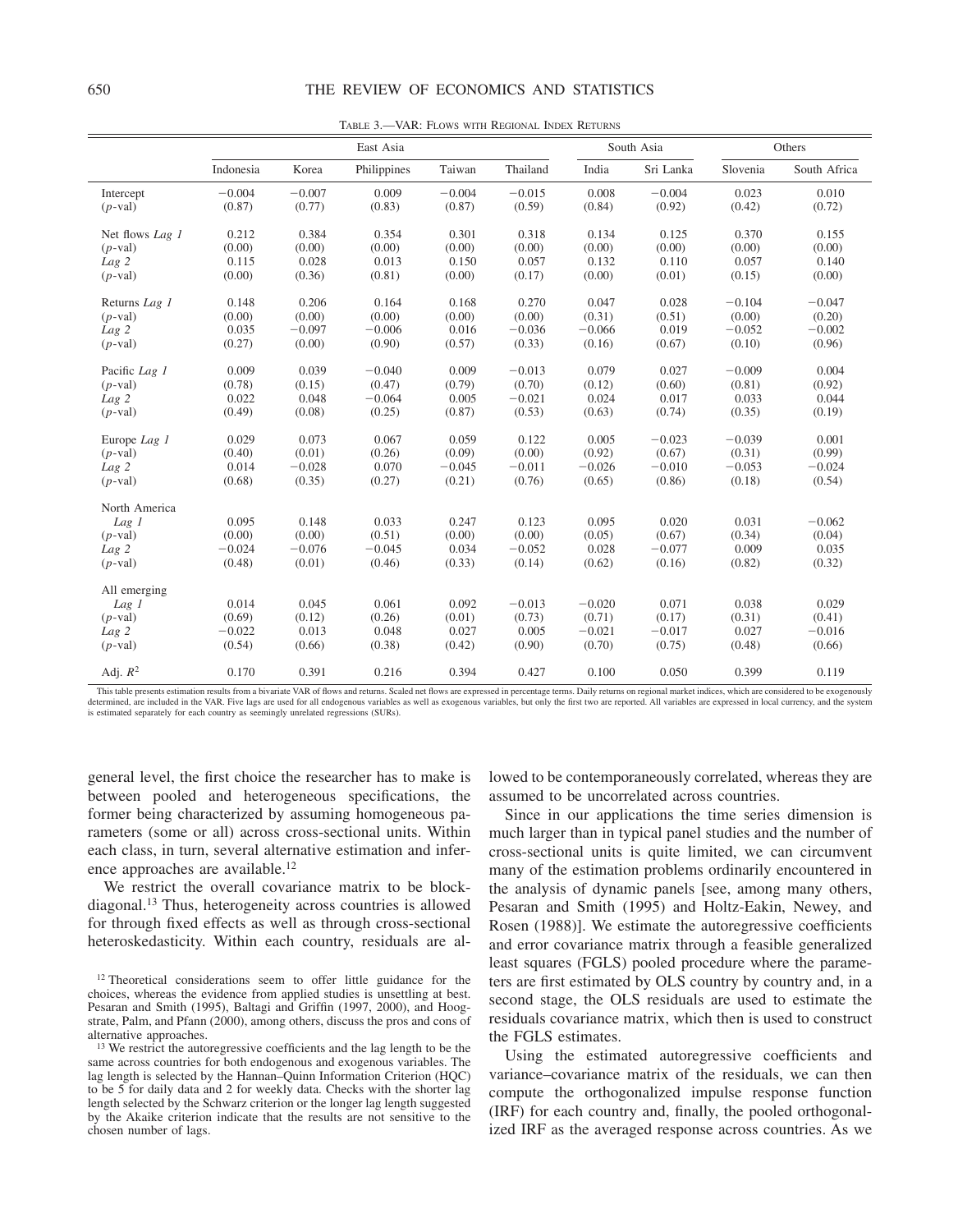

FIGURE 1.-RESPONSES OF FLOWS TO LOCAL AND NORTH AMERICAN RETURN SHOCKS: DAILY DATA

This figure shows impulse response functions describing the response of scaled net flows to a 1-standard-deviation shock in local market returns and in North America index returns. Responses are expressed in standard-deviation units. The time scale on the horizontal axis is in days. Results are based on the vector autoregression (VAR) specified in Table 3. The VAR is estimated separately for each country, with five lags for each endogenous variable and for each exogenous variable. All returns are expressed in local currency. Shocks are orthogonalized through a Cholesky factorization in order to allow for contemporaneous correlations across equations. For each impulse response functions we also report the 95% confidence intervals (dashed lines), which are computed by Monte Carlo simulation.

do for the country-by-country analysis, we choose a Cholesky ordering with flows before returns so that returns do not affect flows contemporaneously. We examine sample periods starting in January 1996 as well as September 1998 and find similar results across periods. The pooled IRFs show that shocks to both local and North American returns lead to positive and significant increases in net flows. The accumulated effects of return shocks remain significant out to 30 lags for both variables, although most, if not all, appear to be due to the first few lags, indicating a very quick reaction of foreign investors to unexpected local and U.S. returns. Our model predicts that when the foreign market is sufficiently large relative to the domestic market, equity flows are positively related to foreign returns and to the size of the foreign market. Consistent with these predictions, we find that equity flows into Asian countries are positive and significantly related to North American market returns and, to a lesser extent, to European returns.

# **VI. Robustness of the Main Results**

In this section, we report results taking into account alternative methods of scaling flows, exchange rate changes, other-country flows, dollar returns, regime shifts, crises, and weekly returns and flows.

#### *A. Scaling Flows by Volume*

In all of our previous analysis flows are scaled by the previous day's market value. An alternative method to scale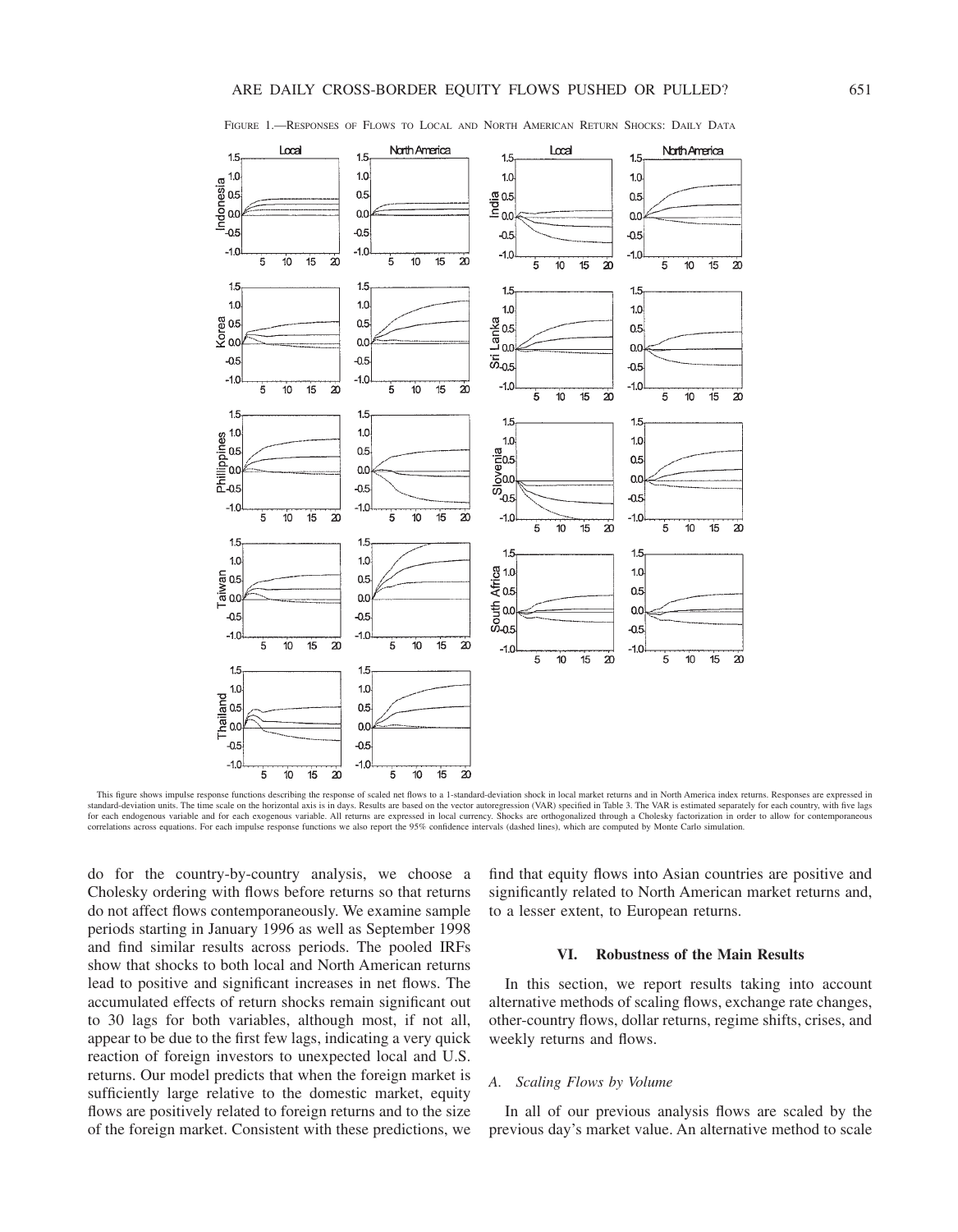|                 | East Asia |          |             |          |                                                            | South Asia |           | Others   |              |
|-----------------|-----------|----------|-------------|----------|------------------------------------------------------------|------------|-----------|----------|--------------|
|                 | Indonesia | Korea    | Philippines | Taiwan   | Thailand                                                   | India      | Sri Lanka | Slovenia | South Africa |
| Intercept       | 0.010     | $-0.004$ | 0.038       | $-0.002$ | $-0.007$                                                   | 0.002      | $-0.003$  | 0.023    | 0.011        |
| $(p$ -val)      | (0.67)    | (0.87)   | (0.36)      | (0.94)   | (0.77)                                                     | (0.97)     | (0.94)    | (0.42)   | (0.69)       |
| Net flows Lag 1 | 0.207     | 0.368    | 0.345       | 0.274    | 0.263                                                      | 0.107      | 0.130     | 0.369    | 0.155        |
| $(p$ -val)      | (0.00)    | (0.00)   | (0.00)      | (0.00)   | (0.00)                                                     | (0.02)     | (0.00)    | (0.00)   | (0.00)       |
| Lag 2           | 0.100     | 0.011    | 0.038       | 0.149    | 0.053                                                      | 0.131      | 0.112     | 0.058    | 0.140        |
| $(p$ -val)      | (0.00)    | (0.71)   | (0.48)      | (0.00)   | (0.15)                                                     | (0.00)     | (0.01)    | (0.15)   | (0.00)       |
| Returns Lag 0   | 0.339     | 0.158    | 0.331       | 0.151    | 0.330                                                      | 0.164      | 0.085     | $-0.007$ | $-0.052$     |
| $(p$ -val)      | (0.00)    | (0.00)   | (0.00)      | (0.00)   | (0.00)                                                     | (0.00)     | (0.05)    | (0.82)   | (0.08)       |
| $Lag$ 1         | 0.112     | 0.200    | 0.148       | 0.175    | 0.269                                                      | 0.046      | 0.007     | $-0.103$ | $-0.038$     |
| $(p$ -val)      | (0.00)    | (0.00)   | (0.00)      | (0.00)   | (0.00)                                                     | (0.31)     | (0.88)    | (0.00)   | (0.30)       |
| Lag 2           | 0.043     | $-0.079$ | 0.019       | 0.017    | $-0.012$                                                   | $-0.060$   | 0.016     | $-0.051$ | 0.001        |
| $(p$ -val)      | (0.15)    | (0.00)   | (0.69)      | (0.55)   | (0.73)                                                     | (0.19)     | (0.71)    | (0.11)   | (0.97)       |
| Pacific Lag 1   | 0.014     | 0.037    | $-0.030$    | $-0.002$ | 0.006                                                      | 0.077      | 0.029     | $-0.008$ | $-0.004$     |
| $(p$ -val)      | (0.63)    | (0.17)   | (0.56)      | (0.96)   | (0.84)                                                     | (0.13)     | (0.56)    | (0.81)   | (0.91)       |
| Lag 2           | 0.019     | 0.047    | $-0.089$    | 0.004    | $-0.015$                                                   | 0.027      | 0.018     | 0.033    | 0.043        |
| $(p$ -val)      | (0.53)    | (0.08)   | (0.09)      | (0.90)   | (0.64)                                                     | (0.59)     | (0.73)    | (0.35)   | (0.20)       |
| Europe Lag 1    | $-0.009$  | 0.054    | 0.023       | 0.050    | 0.097                                                      | $-0.003$   | $-0.020$  | $-0.039$ | $-0.006$     |
| $(p$ -val $)$   | (0.78)    | (0.07)   | (0.69)      | (0.15)   | (0.00)                                                     | (0.95)     | (0.71)    | (0.31)   | (0.88)       |
| Lag 2           | $-0.007$  | $-0.033$ | 0.089       | $-0.028$ | $-0.028$                                                   | $-0.028$   | $-0.016$  | $-0.052$ | $-0.024$     |
| $(p$ -val)      | (0.83)    | (0.27)   | (0.13)      | (0.43)   | (0.40)                                                     | (0.61)     | (0.78)    | (0.19)   | (0.53)       |
| North America   |           |          |             |          |                                                            |            |           |          |              |
| $Lag$ 1         | 0.035     | 0.115    | $-0.038$    | 0.217    | 0.057                                                      | 0.073      | 0.013     | 0.032    | $-0.039$     |
| $(p$ -val)      | (0.21)    | (0.00)   | (0.44)      | (0.00)   | (0.05)                                                     | (0.12)     | (0.79)    | (0.33)   | (0.24)       |
| Lag 2           | 0.010     | $-0.061$ | $-0.077$    | 0.038    | $-0.059$                                                   | 0.027      | $-0.082$  | 0.008    | 0.035        |
| $(p$ -val)      | (0.76)    | (0.04)   | (0.18)      | (0.27)   | (0.07)                                                     | (0.62)     | (0.13)    | (0.83)   | (0.32)       |
| All emerging    |           |          |             |          |                                                            |            |           |          |              |
| Lag 1           | $-0.003$  | 0.045    | 0.063       | 0.081    | $-0.021$                                                   | $-0.012$   | 0.063     | 0.038    | 0.030        |
| $(p$ -val)      | (0.92)    | (0.12)   | (0.21)      | (0.01)   | (0.55)                                                     | (0.82)     | (0.23)    | (0.31)   | (0.39)       |
| Lag 2           | $-0.003$  | 0.021    | 0.059       | 0.024    | 0.004                                                      | $-0.031$   | $-0.018$  | 0.027    | $-0.015$     |
| $(p$ -val)      | (0.93)    | (0.46)   | (0.25)      | (0.47)   | (0.91)                                                     | (0.56)     | (0.73)    | (0.47)   | (0.67)       |
| Adj. $R^2$      | 0.275     | 0.413    | 0.311       | 0.414    | 0.524                                                      | 0.124      | 0.055     | 0.398    | 0.120        |
|                 |           |          |             |          | <i>P</i> -values for joint significance test (Lags $1-5$ ) |            |           |          |              |
| Own return      | 0.000     | 0.000    | 0.038       | 0.000    | 0.000                                                      | 0.318      | 0.663     | 0.000    | 0.270        |
| Pacific         | 0.777     | 0.010    | 0.881       | 0.738    | 0.598                                                      | 0.204      | 0.833     | 0.456    | 0.460        |
| Europe          | 0.755     | 0.054    | 0.311       | 0.077    | 0.006                                                      | 0.779      | 1.000     | 0.198    | 0.532        |
| N. America      | 0.001     | 0.000    | 0.704       | 0.000    | 0.000                                                      | 0.382      | 0.849     | 0.286    | 0.121        |
| All emerging    | 0.231     | 0.321    | 0.758       | 0.054    | 0.325                                                      | 0.568      | 0.859     | 0.567    | 0.364        |

TABLE 4.—VAR: FLOWS WITH CONTEMPORANEOUS LOCAL, LAGGED LOCAL, AND REGIONAL INDEX RETURNS

This table presents estimation results from the structural bivariate VAR below.  $r_{i,t}$  denotes the daily percentage continuously compounded market return for country *i*, and  $f_{i,t}$  denotes the daily net flow (buy value zero-mean disturbance terms that are assumed to be intertemporally uncorrelated. Scaled net flows are expressed in percentage terms. *x<sub>t</sub>* is a vector of daily returns on regional-market indices, which are considered to be exogenously determined. Five lags are used for all endogenous variables as well as exogenous variables, but only the first two are reported. All variables are expressed in local currency, and the system is<br>estimated

#### 1 through 5 for each regressor are also reported. The equation for the VAR with the contemporaneous local market return included is as follows:<br>  $\begin{bmatrix} r_{i,t} \\ f_{i,t} \end{bmatrix} = \begin{bmatrix} \alpha_{i,t} \\ \alpha_{i,j} \end{bmatrix} + \begin{bmatrix} b_{11}(L) & b_{12}(L) \\ b_{2$ *ri*,*t fi*,*t* ough 5 for each regressor are also reported. The equation for the VAR with the co<br>  $\begin{bmatrix} \n\alpha_{i,r} \\ \n\alpha_{i,f} \n\end{bmatrix} + \begin{bmatrix} b_{11}(L) & b_{12}(L) \\ b_{21}(L) & b_{22}(L) \n\end{bmatrix} \begin{bmatrix} r_{i,r-1} \\ \n\alpha_{i,r-1} \n\end{bmatrix} + \begin{bmatrix} 0 \\ b_r r_{i,r} \n\end{bmatrix} + A_i$  $\epsilon_{i,t}^r$   $\epsilon_{i,t}^f$   $\cdot$

capital flows is relative to the total trading activity. We scale the buy–sell share value of foreigners by the daily value of shares traded<sup>14</sup> and reexamine our main findings with impulse response graphs analogous to those shown previously in Figure 1. The results in Figure 2 show that daily foreign flows scaled by the value of shares traded are significantly related to past local returns at some horizon in Indonesia, Korea, the Philippines, Taiwan, Thailand, and Slovenia.

<sup>14</sup> This measure is similar to scaling by trading volume, except that, to be consistent with the buy–sell value of shares in the numerator, the daily value of shares traded must be in the denominator.

Foreign capital follows U.S. returns in Indonesia, Korea, Taiwan, and Thailand. The alternative method of calculating flow relative to trading activity and not market capitalization leads to similar findings.

# *B. Exchange Rates*

To the extent that exchange rate changes are contemporaneously correlated with equity market increases, a positive relationship between nonhost-country returns and equity flows could simply be proxying for an exchange rate effect. In regressions not reported here, we add foreign exchange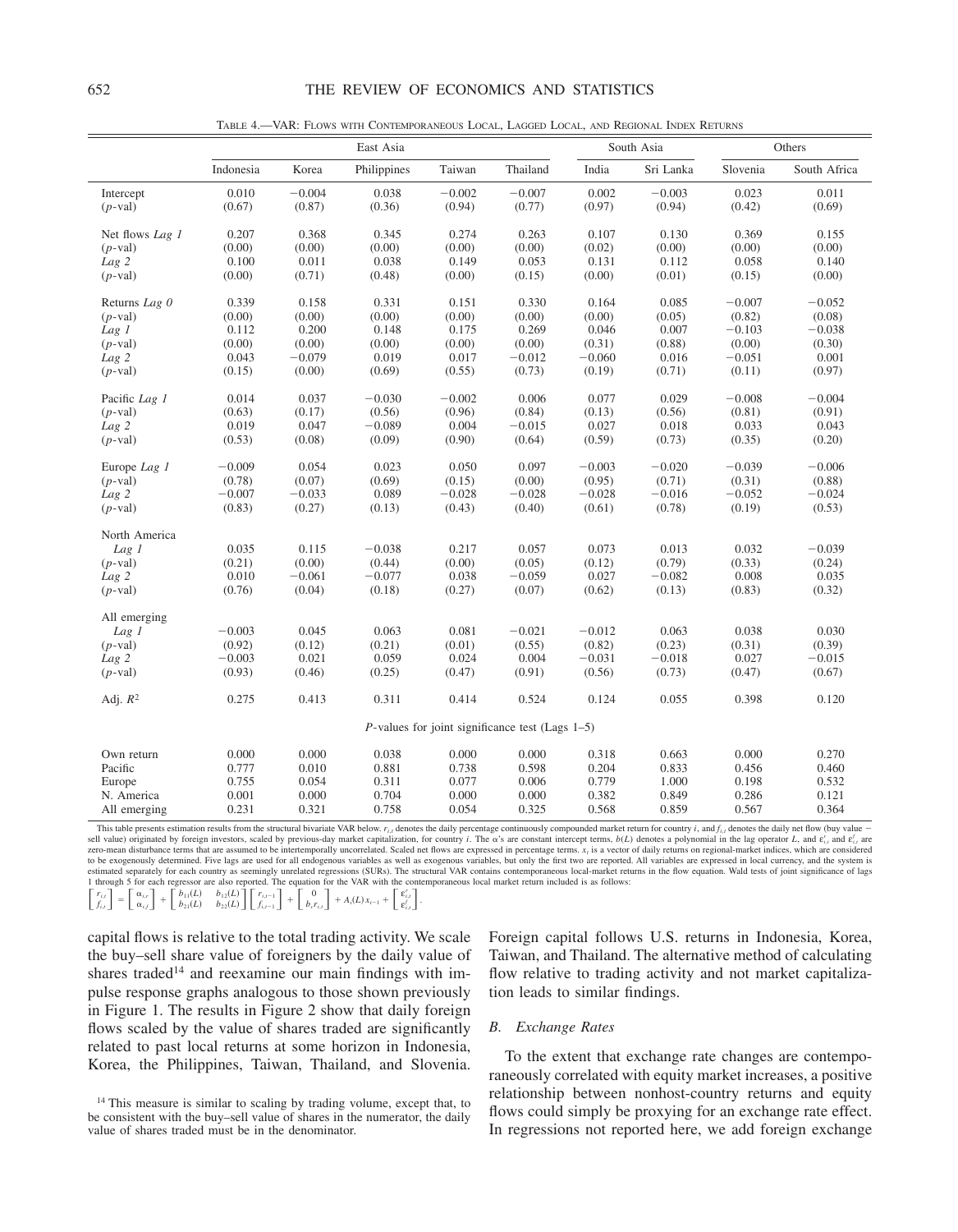

FIGURE 2.—RESPONSES OF FLOWS SCALED BY TRADING VALUE TO LOCAL AND NORTH AMERICAN RETURN SHOCKS: DAILY DATA

This figure shows impulse response functions describing the response of scaled net flows to a 1-standard-deviation shock in local-market returns and in North America index returns. Responses are expressed in standard-deviation units. The time scale on the horizontal axis is in days. Results are based on a vector autoregression (VAR) like the one specified in Table 3, but where net flows are scaled by total trading value and not market capitalization. The VAR is estimated separately for each country with five lags for each endogenous variable and for each exogenous variable. All returns are expressed in local currency. Shocks are orthogonalized through a Cholesky factorization in order to allow for contemporaneous correlations across equations. For each impulse response function we also report the 95% confidence intervals (dashed lines), which are computed by Monte Carlo simulation.

rate changes as exogenous variables in our structural VAR (similar to Table 4). The exchange rate coefficients are positive in eight of the nine countries, indicating that a depreciation of the local currency leads to more foreign equity inflows. However, the relationship is statistically significant only in Indonesia and the Philippines. As with returns, the two-period lags of the exchange rate generally have coefficients closer to 0, indicating that investors react quickly to changes in the exchange rate. More importantly, coefficient estimates are generally quite close to the specification excluding exchange rates.

# *C. Foreign Flows*

Flows are correlated across countries, particularly within East Asia. One would expect that cross-country flow correlations are due to common information shocks across countries. One could also argue that these cross-country flow relations are primarily driven by nonfundamental contagion. In a world where nonfundamental contagion is important, one might expect flow herding behavior to be the only major determinant of flow activity, and this would drive out the other inferences observed in our model.

To assess the importance of foreign herding behavior across markets, we estimate structural VARs similar to those previously examined in Table 4 with cross-country flows as an additional exogenous variable. Because of the strong regional component in flows, we examine East Asian flows for the four countries with the longest coverage: Indonesia, Korea, Taiwan, and Thailand. We construct a foreign flow index as a simple equally weighted average of the flows in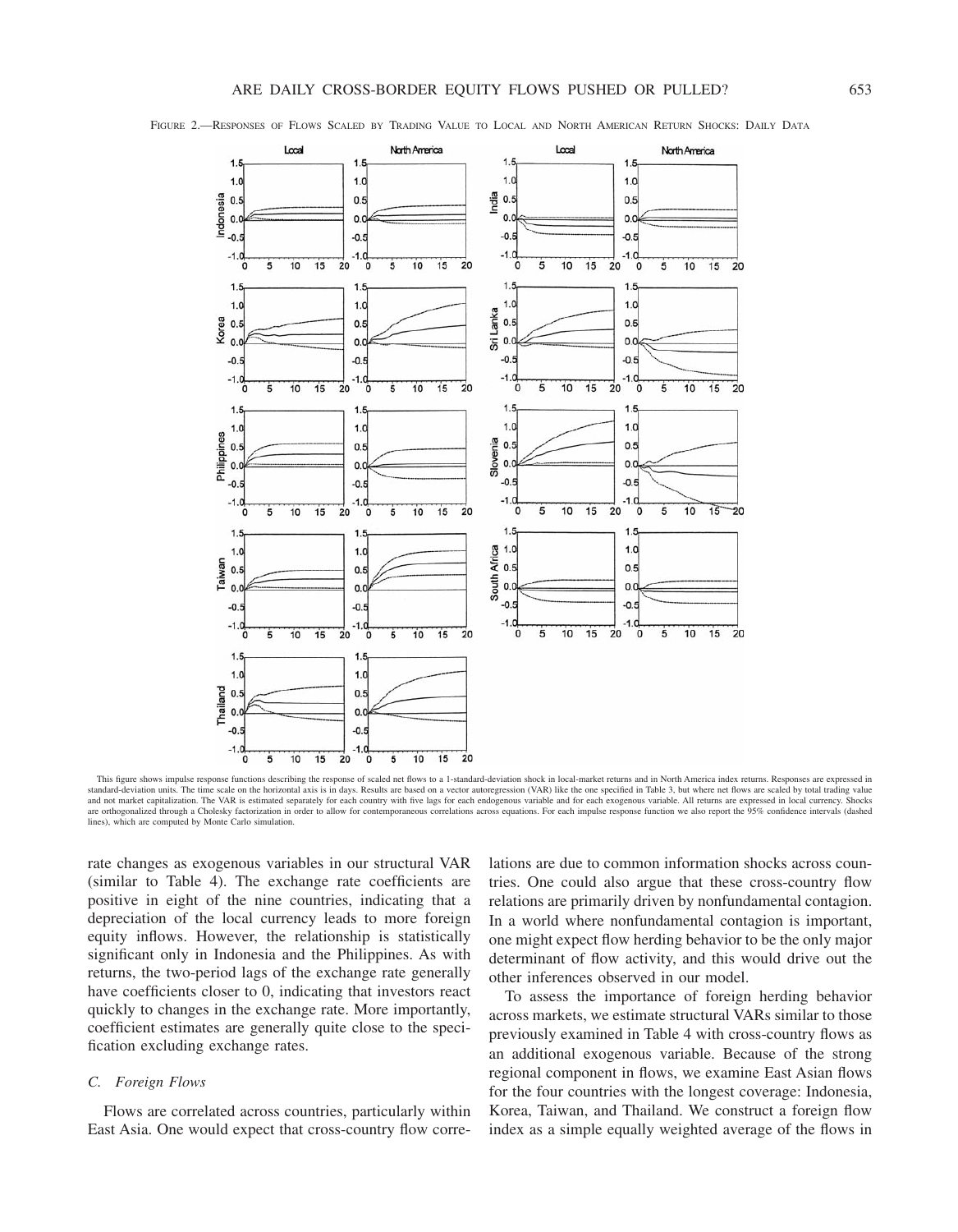the three other East Asian countries. We find that foreign flows are an important determinant of Korean flows and the magnitude of this effect is economically large.15 Interestingly, the inclusion of the foreign flow index does sharpen some of the inferences obtained from other variables in the system. European equity returns have positive coefficients in Korea and Thailand, and the emerging market index is now significantly positive in both Korea and Thailand but significantly negative in Taiwan. The coefficients on the North American returns are highly significant in three of the four countries and have a *p*-value of 0.07 in Indonesia.

# *D. Currency of Denomination*

All of the previously discussed findings are obtained with local-currency-denominated returns and thus are taken from the perspective of an investor who is completely hedged against exchange rate movements. An alternative method of conducting (and checking the robustness of) the inferences is to take the perspective of an investor who is unhedged against foreign currency movements and uses a common currency such as the U.S. dollar. To this end, we compute dollar returns on local and regional indices.16 In unreported results, structural VAR models estimated with dollar returns confirm that positive daily equity returns in other parts of the world, particularly the United States, lead to an increase in foreign investments into Asian markets.

# *E. Subperiod Analysis*

An important question is whether our inferences change through time. Most of our stronger inferences come from Asian countries, where we have a time series extending through the Asian crisis. We first examine the importance of possible structural breaks using both the univariate and multivariate tests of Bai, Lumsdaine, and Stock (1998), which have been implemented in flow analysis by Bekaert, Harvey, and Lumsdaine (2002). At the 10% level only three of the nine countries have significant structural break dates.17 We run pre- and postbreak regressions in Thailand, Taiwan, and South Africa and find that own-country returns and the North American returns for Thailand and Taiwan are still significant both before and after the break date.

Even though the tests indicate no structural break for most markets, one may think that the Asian or Russian crises altered fundamental flow relations. We first estimate VAR regressions for the three countries with the longest coverage, Indonesia, Korea, and Taiwan, during the precrisis period (prior to July 2, 1997), during the crisis (July 2, 1997 to December 31, 1997), and after the crisis (January 2, 1998 to February 23, 2001). Our findings of Asian capital flows following large local and North American market moves are not driven by the Asian or Russian crisis periods.

# *F. Return Asymmetries*

Another interesting issue is whether net flows are affected differently by up and down market movements. In particular, if foreign investors are more sensitive to negative news, local negative returns may be followed by capital outflows to a greater extent than a positive return of the same absolute value would affect foreign inflows. Similarly, stock price declines in North American markets may have a stronger influence than North American stock price increases on capital flows in Asia. Our model gives no predictions regarding flow asymmetry, and it is not clear whether positive or negative returns should have more effect on flows.

We investigate this issue by estimating VAR regressions of flows on local and U.S. market returns with dummy variables for flow asymmetries. Unreported results show that net flows react differently to positive and negative lagged own returns only in Slovenia and South Africa, and the asymmetries are of opposite sign. As for lagged U.S. returns, there is no evidence that positive shocks affect subsequent flows differently than negative shocks, with the exception of Slovenia.

# *G. Weekly Inferences*

The daily data are important for examining the timing of capital movements, but it is also interesting to observe how capital flows are affected by past returns over longer horizons. We cumulate our daily returns and flows to the weekly frequency and then examine our basic VAR specification for the flow equation with regional returns. Figure 3 presents results similar to those shown at the daily frequency in Figure 1. Because of the availability of weekly flow data in Japan (beginning in January 1996), we are able to add Japan to the analysis. Shocks to lagged returns lead to larger flows only in Japan. There is weak evidence that U.S. returns lead to higher foreign flows in Japan and Thailand. Flows are highly persistent, and Pacific and European returns have little effect on them. In unreported results, we examine pooled impulse response functions similar to those discussed in Section IV C, and find that North American returns have a positive and significant effect on flows at lag 1. Weekly flows are not significantly related to past local returns in any interval. One possible explanation for why

<sup>&</sup>lt;sup>15</sup> This result is consistent with the evidence of a regional common factor in flows presented in Froot, O'Connell, and Seasholes (2001). In unreported results, we decomposed the average flow measure into three separate foreign flows (one for each other country) and find that it is flows from Thailand that are leading the Korean flows.

<sup>&</sup>lt;sup>16</sup> Net flows are scaled by market capitalization and hence invariant to the currency of denomination.

<sup>&</sup>lt;sup>17</sup> Given the short time period, the few detected structural breaks could be driven by low power, especially in that data prior to the Asian crisis are limited. Multivariate break dates are June 18, 1998 for Thailand, October 8, 1998 for Taiwan, and February 4, 1997 for South Africa. The univariate tests yield dates that are the same for South Africa and within 4 to 6 days for Thailand and Taiwan. We also conducted Bai and Perron's (1998) univariate test and find similar break dates.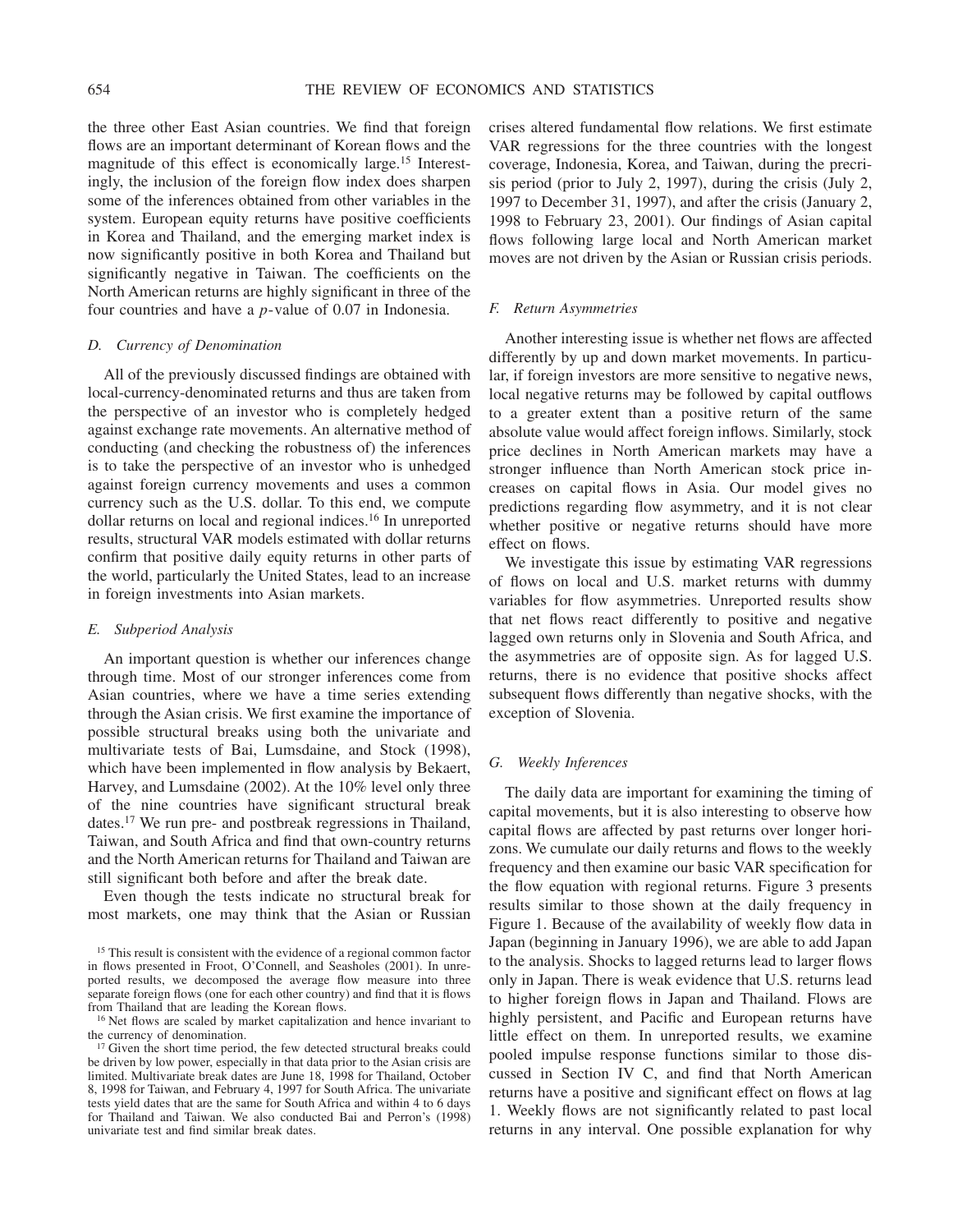

FIGURE 3.—RESPONSES OF FLOWS TO LOCAL AND NORTH AMERICAN RETURN SHOCKS: WEEKLY DATA

This figure shows impulse response functions describing the response of scaled net flows to a 1-standard-deviation shock in local market returns and in North America index returns. Responses are expressed in standard deviation units. The time scale on the horizontal axis is expressed in weeks. Results are based on a vector autoregression (VAR) like the one specified in Table 3, but estimated on weekly data. The VAR is estimated separately for each country with two lags for each endogenous variable and for each exogenous variable. All returns are expressed in local currency. Shocks are orthogonalized through a Cholesky factorization in order to allow for contemporaneous correlations across equations. For each impulse response function we also report the 95% confidence intervals (dashed lines), which are computed by Monte Carlo simulation.

weekly flows do not seem to follow returns consistent with the extrapolative expectations in our model is that foreign investors believe that past local returns forecast future expected returns but only over short (daily) horizons.

# **VII. Conclusion**

We present a simple model of equilibrium equity flows with barriers to international investment and with foreign investors who find past stock prices more informative about future domestic returns than do domestic investors. The model predicts that equity flows toward a country increase with the return of that country's stock market. Further, when a country is small, the model predicts that equity flows toward the country increase with stock returns in bigger markets. Using daily flow data from nine markets, we find support for both of these predictions.

We find that foreign investors invest more following high returns in a market and that they react quickly, often within a few calendar days. There is only weak evidence of foreigners having information about future market moves after controlling for the contemporaneous daily flow–return relation. Using a bivariate structural VAR where flows are allowed to depend on returns to regional indices as well as past flows and local returns, we find that equity flows increase following unexpectedly positive regional equity returns. North American returns are particularly important in determining equity flows toward Asia. These findings are robust at the daily frequency when taking into account alternative methods of scaling flows, exchange rate effects, cross-country flow dynamics, the Asian and Russian crises, and potential asymmetric effects of positive and negative returns. Pooled tests indicate that lagged local and North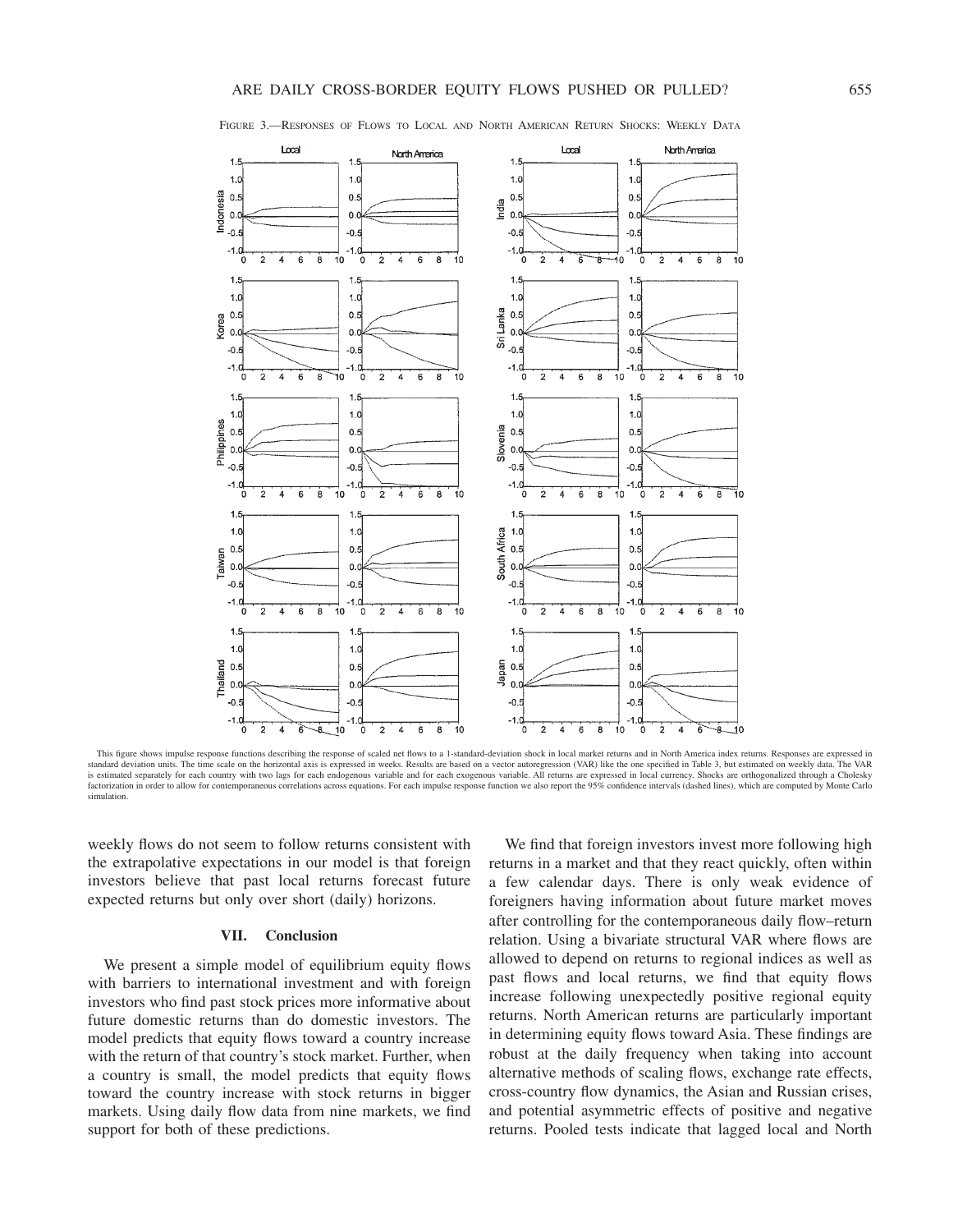American returns are both highly significant predictors of capital flows at the daily frequency but not at weekly frequencies.

Our results open important avenues for further research. First, further research should investigate why the results obtained using daily data do not carry over to the weekly frequency. It would be worthwhile to examine the implications of our model for flows and returns over longer periods of time. Second, though some money managers have their decisions affected by the returns on the most recent days, many other money managers base their decisions on returns for longer periods as well as on fundamental information. It could well be that past returns affect trading behavior differently for various investor groups. Third, the model of Brennan and Cao (1997) could be generalized so that domestic investors learn from domestic returns about foreign stocks. Our empirical work does not make it possible to exclude this explanation for the relation between flows and nonhost-country returns. Fourth, the trading practices of money managers could explain the persistence of flows and might even offer an explanation for why daily results differ from weekly.

The result that inflows into small countries are positively related to U.S. stock market returns has important implications for our understanding of equity flows. Some have argued that capital flows cannot be explained by innovations about fundamentals and must be due to some contagious activity. However, both our model and our empirical results indicate that, to understand daily capital flows into a country, it is not enough to focus on fundamentals of the host country or even markets with similar fundamentals. Capital can be pushed toward a country as well as pulled toward it, but our evidence shows that these effects are surprisingly short-lived.

# **REFERENCES**

- Bai, J., and P. Perron, "Estimating and Testing Linear Models with Multiple Structural Changes," *Econometrica* 66 (1998), 47–78.
- Bai, J., R. L. Lumsdaine, and J. H. Stock, "Testing for and Dating Breaks in Stationary and Nonstationary Multivariate Time Series," *Review of Economic Studies* 65 (1998), 395–432.
- Baltagi, B. H., and J. M. Griffin, "Pooled Estimators vs. Their Heterogeneous Counterparts in the Context of Dynamic Demand for Gasoline," *Journal of Econometrics* 77 (1997), 303–327.
- "To Pool or Not to Pool: Homogeneous vs. Heterogeneous Estimators Applied to Cigarette Demand," this REVIEW, 82 (2000), 117–126.
- Bekaert, G., C. R. Harvey, and R. L. Lumsdaine, "The Dynamics of Emerging Market Equity Flows," *Journal of International Money and Finance* 21:3 (2002), 295–350.

Bhagwati, J., "The Capital Myth," *Foreign Affairs* 77:3 (1998), 7–12.

- Bohn, H., and L. Tesar, "U.S. Equity Investment in Foreign Markets: Portfolio Rebalancing or Return Chasing?" *American Economic Review* 86 (1996), 77–81.
- Brennan, M. J., and H. Cao, "International Portfolio Flows," *Journal of Finance* 52 (1997), 1851–1880.
- Calvo, G., L. Leiderman, and C. Reinhart, "Capital Inflows and the Real Exchange Rate Appreciation in Latin America: The Role of External Factors," IMF staff paper (1993).
- Choe, H., B. Kho, and R. M. Stulz, "Do Foreign Investors Destabilize Stock Markets? The Korean Experience in 1997," *Journal of Financial Economics* 54 (2004), 3–46.
- "Do Domestic Investors Have More Valuable Information about Individual Stocks than Foreign Investors?" Ohio State University working paper (2000).
- Chuhan, P., S. Claessens, and N. Mamingi, "Equity and Bond Flows to Latin America and Asia: The Role of Global and Country Factors," *Journal of Development Economics* 55 (1998), 439–463.
- Dvorak, T., "Do Domestic Investors Have an Informational Advantage? Evidence from Indonesia," *Journal of Finance* (2004), forthcoming.
- Edison, H. J., and F. E. Warnock, "Cross-border Listings, Capital Controls, and Equity Flows to Emerging Markets," Federal Reserve Board unpublished paper, Washington, DC (2003).
- Fernandez-Arias, E., "The New Wave of Private Capital Inflows: Push or Pull?" *Journal of Development Economics* 48 (1996), 389–418.
- Friedman, T. L., *The Lexus and the Olive Tree* (New York: Farrar Straus Giroux, 1999).
- Froot, K., P. O'Connell, and M. Seasholes, "The Portfolio Flows of International Investors," *Journal of Financial Economics* 59 (2001), 151–193.
- Froot, K., and T. Ramadorai, "The Information Content of International Portfolio Flows," Harvard Business School working paper, Boston (2002).
- Griffin, J. M., J. Harris, and S. Topaloglu, "The Dynamics of Institutional and Individual Trading," *Journal of Finance* 58 (2003), 2285– 2320.
- "Investor Behavior over the Rise and Fall of Nasdaq," University of Texas at Austin working paper (2004).
- Grinblatt, M., and M. Keloharju, "The Investment Behavior and Performance of Various Investor Types: A Study of Finland's Unique Data Set," *Journal of Financial Economics* 55 (2000), 43–67.
- Holtz-Eakin, D., W. Newey, and H. S. Rosen, "Estimating Vector Autoregressions with Panel Data," *Econometrica* 56 (1988), 1371–1395.
- Hong, H., and J. Stein, "A Unified Theory of Underreaction, Momentum Trading, and Overreaction in Asset Markets," *Journal of Finance* 54 (1999), 2143–2184.
- Hoogstrate, A. J., F. C. Palm, and G. A. Pfann, "Pooling in Dynamic Panel Data Model: An Application to Forecasting GDP Growth Rates," *Journal of Business and Economic Statistics* 18 (2000), 274–283.
- Karolyi, G. A., "Did the Asian Financial Crisis Scare Foreign Investors Out of Japan?" *Pacific Basin Finance Journal* 10 (2002), 411–442.
- Karolyi, G. A., and R. M. Stulz, 2003, "Are Financial Assets Priced Locally or Globally?" (pp. 975–1020), in G. Constantinides, M. Harris, and R. Stulz (Eds.), *Handbook of the Economics of Finance,* Vol. 2, North-Holland.
- Pavabutr, P., and H. Yan, "Foreign Equity Flows and Emerging Markets," University of Texas at Austin working paper (2003).
- Pesaran, M. H., and R. Smith, "Estimating Long-Run Relationships from Dynamic Heterogeneous Panels," *Journal of Econometrics* 68 (1995), 79–113.
- Richards, A., "Big Fish in Small Ponds: The Momentum Investing and Price Impact of Foreign Investors in Asian Emerging Equity Markets," *Journal of Financial and Quantitative Analysis* (2004), forthcoming.
- Seasholes, M., "Smart Foreign Traders in Emerging Markets," Harvard University working paper (2000).
- Stiglitz, J., "Distinguished Lecture on Economics in Government: The Private Uses of Public Interests: Incentives and Institutions," *Journal of Economic Perspectives* 12 (1998), 3–22.
- Stulz, R. M., "On the Effects of Barriers to International Investment," *Journal of Finance* 36 (1981), 923–934.
- Williams, J. T., "Capital Asset Prices with Heterogeneous Beliefs," *Journal of Financial Economics* 5 (1977), 219–239.